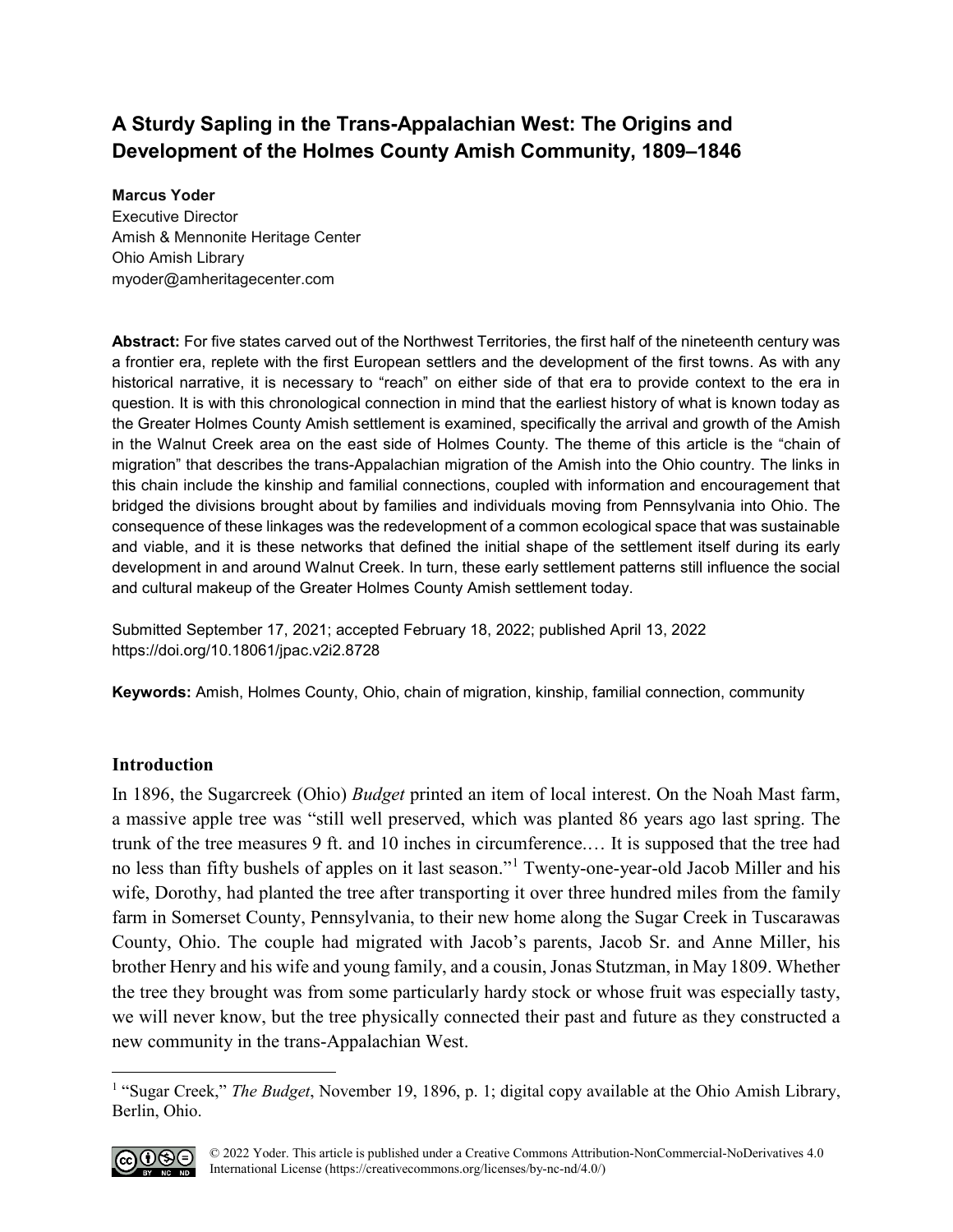A study of the interactions of ordinary families and individuals like the Millers with their kin and neighbors offers an important window on the development of community in the context of migration. As such, it reveals as much about America as it does about the Amish. Historical studies about life in the trans-Appalachian migrations are far less advanced than those of the trans-Mississippi West. Early historians of the American West often minimized the role of this "first step" west.<sup>[2](#page-1-0)</sup> It is only in the last three decades that there has been more intentional study of this region. Much of this increased scrutiny of community development in the trans-Appalachian region has focused on the emergence of agrarian economic and political communities, rather than on the study of kinship networks and the interaction with the land.<sup>[3](#page-1-1)</sup>

Historians use the term "chain of migration" to describe these trans-Appalachian settlements. For the Amish, as for any group, the links in that chain were the emotional and material support to migrate, coupled with information and encouragement that bridged the divisions that moving brought. This process often reunited kin and former neighbors in new locales, bridging the difficulty of the move.<sup>[4](#page-1-2)</sup> Although migration initiated separation, the Millers and their community thrived due to the familial and kinship connections and the availability of measurable land. The result was a set of deeply linked Amish households within a common ecological space that was sustainable and viable. It was these familial and kinship networks that dictated the shape of the settlement, and in that sense, they dictated the history of the community as well.

John Mack Faragher has suggested that historians of the frontier have emphasized those who moved and kept moving ever westward. Faragher argues that the "really American part of our history" is those people who settled and stayed, sinking deep roots into the land. In this sense the Amish are "really American." Many of the families still live on the same land that their ancestors settled over two hundred years ago. In the act of settling and rooting, "posterity and landed possessions, family and land" shaped the Amish community, as it did for settlers across the spectrum of the trans-Appalachian migration.<sup>[5](#page-1-3)</sup>

This history is drawn from a larger work that gives attention to the European background and trans-Atlantic immigration of the Amish families who came to settle in Holmes County, and includes an extensive discussion of the role of the natural environment in community identity, and the relationship of American Indians and the Amish and of both groups with their environment.<sup>[6](#page-1-4)</sup> This article is focused on the role of thick community connection and kinship networks in the early development of the Holmes County, Ohio, Amish settlement.

#### **From the Rhine Valley to the Ohio Country**

The ancestors of the Amish families who would settle along the Walnut and Sugar Creeks of eastern Ohio—the Joders (Yoders), Gerbers, Stutzmans, and Müllers (Millers)—had been deeply

<span id="page-1-0"></span> $\overline{a}$ <sup>2</sup> Faragher, *Sugar Creek.*<br><sup>3</sup> Specht "Women of One

<span id="page-1-1"></span><sup>&</sup>lt;sup>3</sup> Specht, "Women of One or Many Bonnets?" 28–29.

<span id="page-1-2"></span><sup>4</sup> Gjerde, *The Minds of the West,* 89.

<span id="page-1-3"></span><sup>5</sup> Faragher, *Sugar Creek,* 52.

<span id="page-1-4"></span><sup>6</sup> Yoder, "Eight Pounds of Good Washed Wool."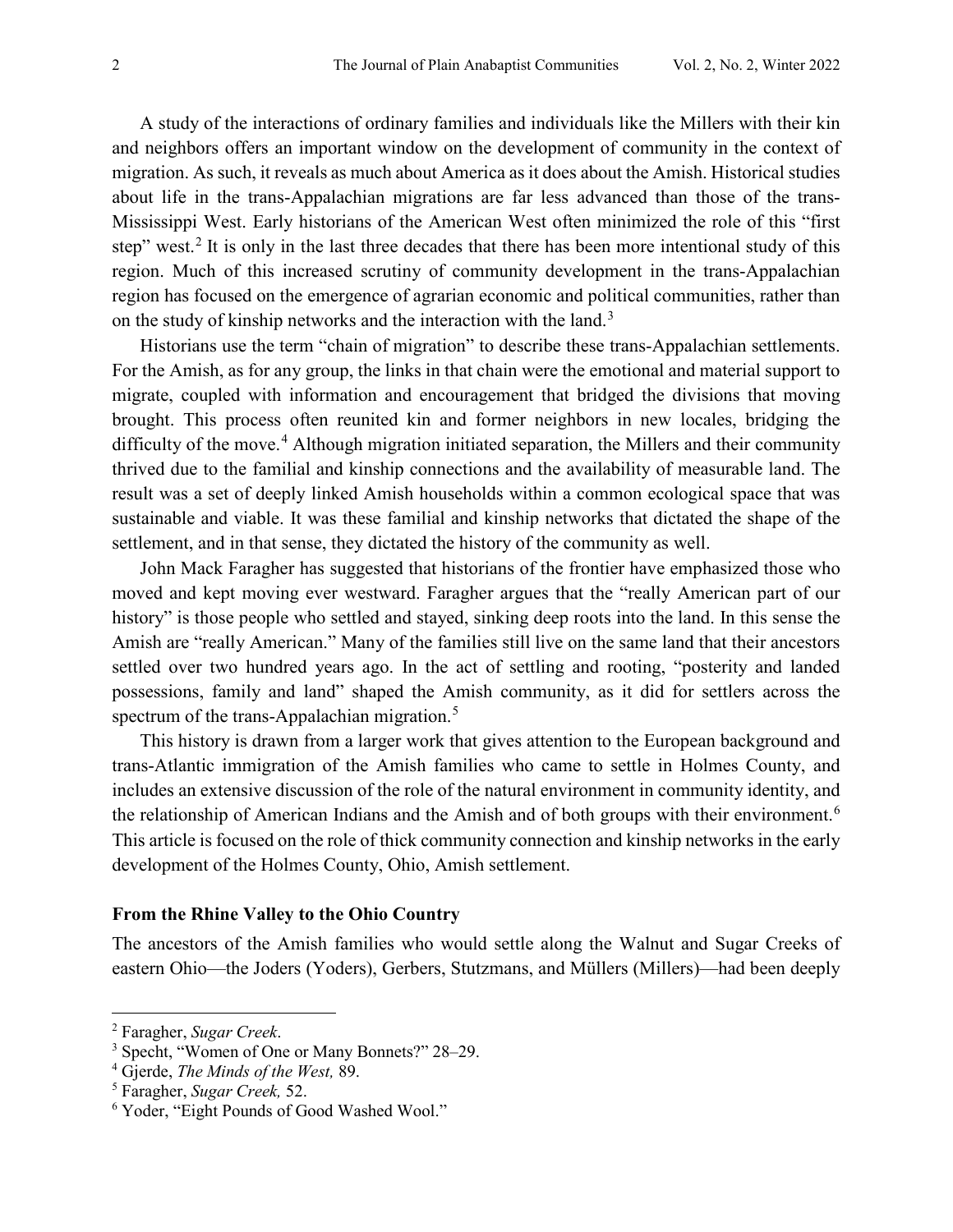shaped by the Anabaptist movement of the sixteenth century, as well as by an Anabaptist renewal movement of the late seventeenth century led by Jakob Ammann.<sup>[7](#page-2-0)</sup> In addition to the persecution they had faced for their religious beliefs, they had also experienced the economic pressures common to many rural residents of the Rhone Valley in the eighteenth century and had responded, with many of their Lutheran and Reformed Church neighbors, by immigrating to the Quaker colony of Pennsylvania across the Atlantic.<sup>[8](#page-2-1)</sup>

One of the larger groups of Amish migrants arrived in Philadelphia on October 8, 1737, aboard the *Charming Nancy.*[9](#page-2-2) On the ship were Jacob Müller and his wife, Barbara, and their four or five children, including a son Johannes (anglicized as John) born ca. 1730.<sup>[10](#page-2-3)</sup> The Millers settled near a gap in the Blue Mountains in Berks County.[11](#page-2-4) Here Johannes (or Hannas as he became known) grew up, married, and settled on land of his own. In 1750 his wife, Magdalena, herself an immigrant, had their first child, a daughter named Barbara, and in 1752 their first son, also named Hannas (anglicized as John), and in 1756 another son, Jacob. John and Barbara had eight additional children, all of whom lived to maturity.<sup>[12](#page-2-5)</sup>

In North America, the lives of the Millers and their neighbors continued to be shaped by the possibilities and limitations afforded by larger events. In the 1760s, following the global Seven Years' (French and Indian) War, the Six Nations (Iroquois) relinquished the rights to their land in southwestern Pennsylvania. The Penn family began selling these acres in what would become, in 1795, Somerset County, to eastern residents, including Amish families in Berks County. By 1800 the resulting Somerset Amish settlement was growing quickly, so much so that residents were looking for land farther west and hearing that in the "Ohio Country" land could be had for two dollars an acre.

When the Amish moved to the Ohio Country, they moved onto land that had been measured and quantified by the US federal government. Thomas Jefferson had proposed surveying the country before formal occupation.[13](#page-2-6) The western land was surveyed into squares, rather than the "metes and bounds" that had been used in most places in the East. The metes and bounds survey, or indiscriminate survey system, as it is sometimes known, used physical features and the contours found in the geographical layout of the land to define real property and that created a jigsaw puzzle approach to land usage and ownership in the East.

On May 20, 1785, Congress passed an ordinance stipulating that the best way of "disposing of lands in the Western Territory" was to divide "said territory into townships of 6 miles square, by

<span id="page-2-5"></span><sup>12</sup> G. Miller, "John 'Hannes' and Magdalena Miller."

 $\overline{\phantom{a}}$ <sup>7</sup> J. Miller, *Both Sides of the Ocean*, 11–12.

<span id="page-2-1"></span><span id="page-2-0"></span><sup>&</sup>lt;sup>8</sup> Fogleman, *Hopeful Journeys*.

<span id="page-2-2"></span><sup>&</sup>lt;sup>9</sup> Most of the earliest Amish settlers to Ohio traced their family lines to someone on this ship; see J. Miller, *Both Sides of the Ocean*, 211.

<span id="page-2-3"></span><sup>10</sup> J. Miller, *Both Sides of the Ocean*, 209. A John Miller arrived in Philadelphia on the ship *Phoenix* in 1749. Family historians and genealogists have concluded that they are the same person, and that Hannas had returned to Europe for some reason, perhaps to find a wife.

<span id="page-2-4"></span><sup>&</sup>lt;sup>11</sup> Horner, "Jacob Miller: From Berks County to Somerset County."

<span id="page-2-6"></span><sup>13</sup> For a much broader discussion of this process, see "Simple Arithmetic" in Linklater, *Measuring America*, and T. White, *The Mapping of Ohio*. See also Faragher, *Sugar Creek,* 52.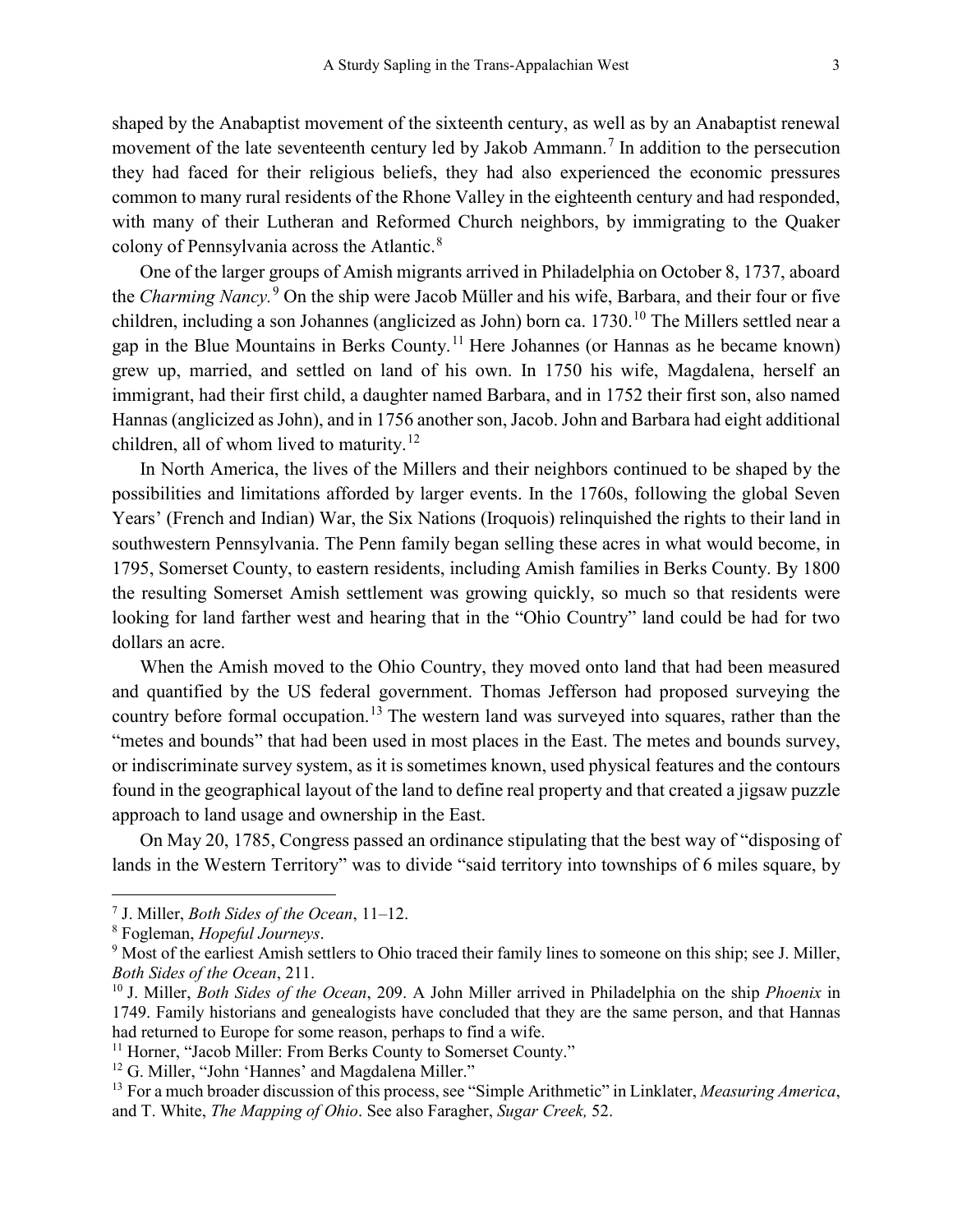lines running due north and south, and others crossing these at right angles."<sup>[14](#page-3-0)</sup> This created what is often called a Cadastral map of square spaces and lines that had no regard for contours or previous landscapes and facilitated the commoditization of land.[15](#page-3-1) Surveying gave the possibility of individual ownership and unique identity. The solid and square boundaries gave clear shape to each family's farm, something that was foreign to the Amish experience in Europe and Pennsylvania, where the land had been measured in metes and bounds.

The Amish who settled in Ohio did not name their properties as they had in Pennsylvania. Names like "Piney Tract," "Three Hills," "Cherryburgh," and "Millers Choice" identified their properties in the East, a practice that may have derived from European practices of naming estates and farms for identification.<sup>[16](#page-3-2)</sup> Land in Ohio was geographically identifiable through the survey, a series of numbers indicating location. Property could be identified and found on a map well before white settlers saw it.

#### **The Road West**

It is in this landscape that the Amish community in Holmes County, Ohio, developed.[17](#page-3-3) In the late spring of 1807, Jacob Miller Sr. and two other Amish men, Abraham Gerber and John Miller, set out from Somerset County, Pennsylvania, to scout the western land for a new settlement. Arriving at New Philadelphia, Ohio, on the Tuscarawas River, they followed an Indian trail to the valley of the Sugar Creek where they found open meadows and small patches of woodland.<sup>[18](#page-3-4)</sup> The three men were interested in selecting their own land but were acting as agents for many of their fellow Amish. Jacob Miller decided on land along the Sugar Creek, while Abraham Gerber selected land four miles west of Miller, at the confluence of the Walnut Creek and Hochstetler Run. John Miller filed on his choice about a mile north of Gerber, then stood in proxy and filed for two additional quarter sections, one for his brother-in-law and one for his cousin (see Figure 1).<sup>[19](#page-3-5)</sup> That the men did not choose adjacent parcels indicates that they had long-term plans in mind. The community would grow, and those spaces were needed for family and close kin to settle on. It is the boundaries of the ecological space that allowed these kinship and familial connections to shape the settlement along the Sugar and Walnut Creeks.

 $\overline{a}$ <sup>14</sup> *Journals of the Continental Congress, 1785*, 375.

<span id="page-3-1"></span><span id="page-3-0"></span><sup>15</sup> C. White, *A History of the Rectangular Survey System*; Linklater, *Owning the Earth*; and Scott, *Seeing Like a State*, 49–50.

<span id="page-3-2"></span><sup>16</sup> J. Miller, *Anniversary History of the Miller Family*, 46.

<span id="page-3-3"></span><sup>17</sup> Cayton and Hobbs, *Center of a Great Empire*, 2–8, argues that Ohio embodied the major themes in the history of the Atlantic World from the middle of the eighteenth through the middle of the nineteenth century. <sup>18</sup> Beachy, *Unser Leit,* 377.

<span id="page-3-5"></span><span id="page-3-4"></span><sup>&</sup>lt;sup>19</sup> Berry and Berry, *Early Ohio Settlers*, 196. Gerber did not move until several years after the others in this party, so he is not located on the map.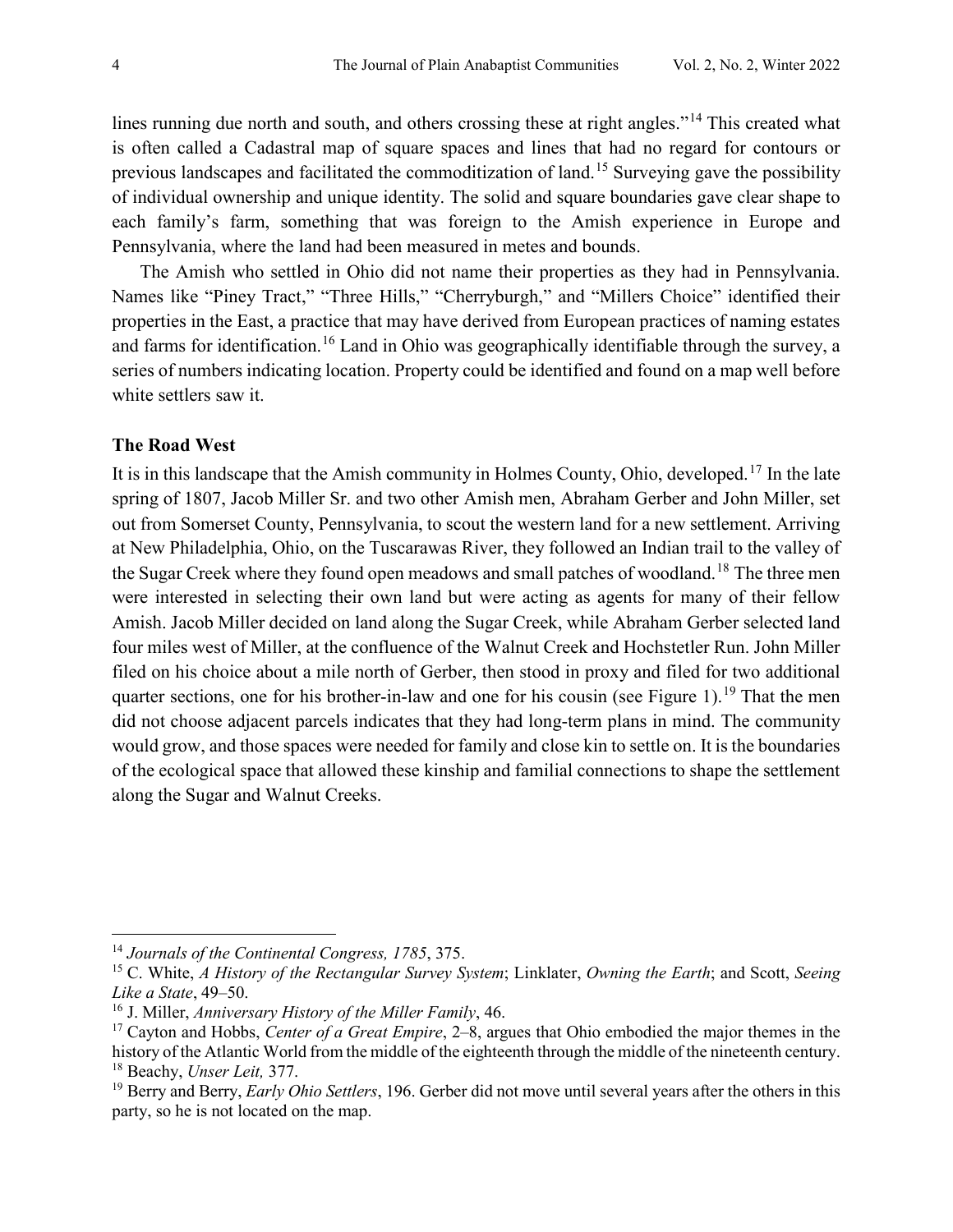# **Figure 1**

*First Ten Households, 1809–1810*



What led them to the Sugar and Walnut Creek valleys is a mystery today. There is no archival material that indicates their preference for this area, nor any previous connections to this land that are obvious. While purely conjecture, it is possible that Andrew Ellicot, one of the initial surveyors of this land, may have had contact with the Amish when he led a survey that extended the Mason-Dixon Line through the Somerset community.<sup>[20](#page-4-0)</sup> The network of trails by the previous occupants of the land played a role in their selection as well. New Philadelphia had the first ferry crossing south of Ft. Laurens and the Greenville Treaty Line. The valley of the Sugar Creek is the second

<span id="page-4-0"></span> $\overline{a}$ 20 Linklater, *Measuring America,* 74.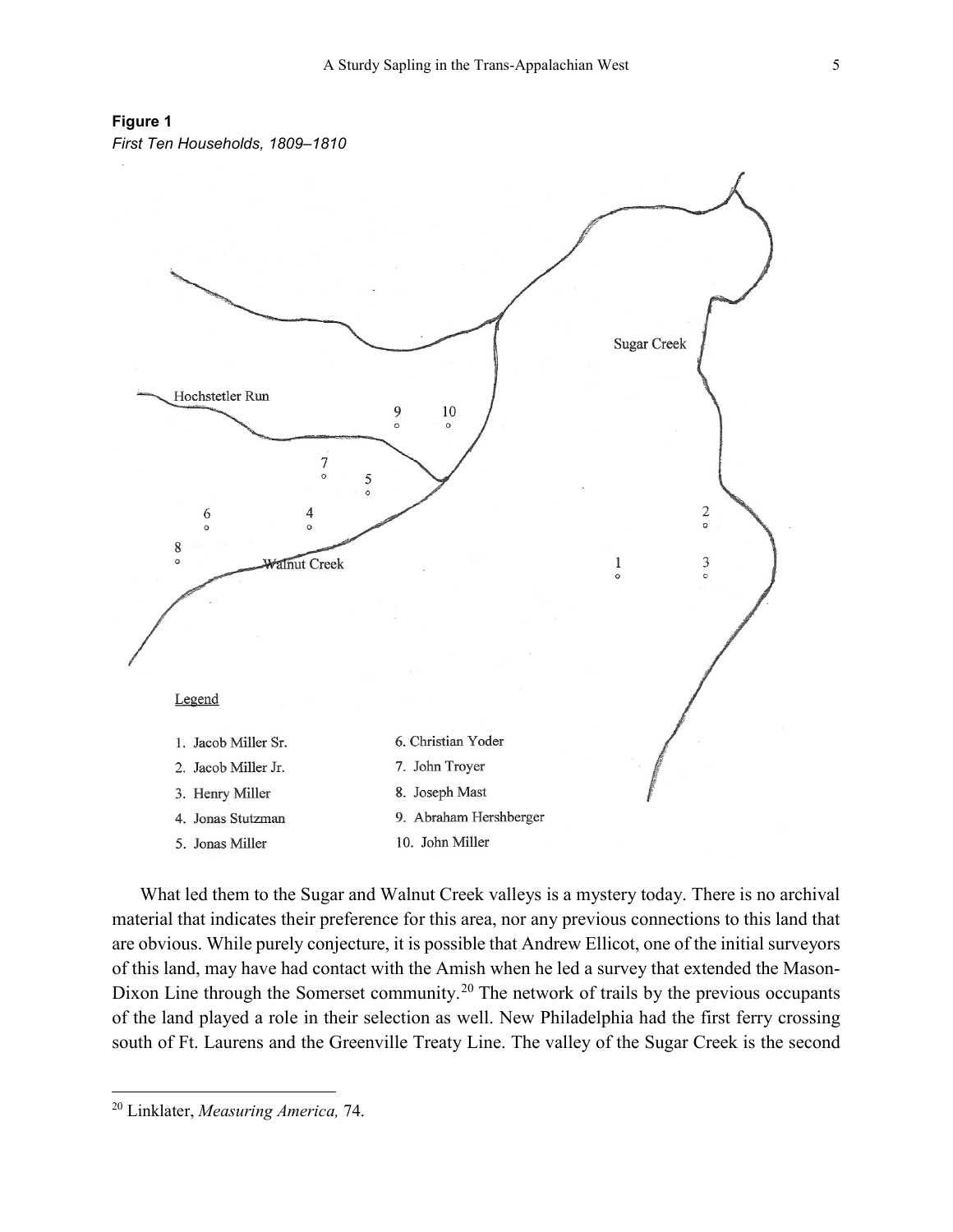broad valley west of the crossing.[21](#page-5-0) It had everything the men needed: open areas that did not need clearing, potable water sources in the springs that emanate from the hillsides, and most importantly, enough available surveyed land that their family and kin could join them.<sup>[22](#page-5-1)</sup>

There are no extant letters or diaries that explicitly describe how the Amish thought about the land. What is implicit is the attention that they paid to it, both in the pattern of their settlement and their individual selections. First and foremost was the need for water, both for potable use and for its future potential for powering mills. Of the forty-five sections claimed from 1809 through 1814 that can be identified as Amish, all are within one-half mile of a creek or watercourse. Waterpower was essential to the development of mills: grist mills for grinding cereal grains, and sawmills for producing sawn boards for such basic needs as planks for coffins, furniture, and the building of solid houses and barns. The southern exposure of hillsides was important because it received more sunlight and often had better growing conditions.<sup>[23](#page-5-2)</sup> Yet while access to water and good growing conditions were important, it was their kinship and familial connections that determined where the men settled and that shaped the future parameters of the community itself.

Surely, as the men returned home to Somerset County, Pennsylvania, word of the "Ohio land" spread rapidly, and families had to decide whether they could, or should, move west. The move may have had more official "sanction" for young people, especially young couples, with the support and encouragement of Bishop Jacob Miller Sr., who would be the first to move. With a resident bishop in place, church services and functions—including future ordinations of leaders, and weddings, and funerals—could happen. The religious life of the community could go on. The culture, beliefs, and connections of the group could move with them as it had moved across the Atlantic and Pennsylvania in their previous migrations.

In the late fall of the following year (1808), after the harvest was over, Bishop Jacob Miller and his two youngest sons, Henry and Jacob Jr., left for their Ohio land. Henry had the deed that his father filed for him, while the younger Jacob, upon arrival, immediately filed for a quarter section adjacent to his family. The three men built a cabin and Henry stayed the winter, while his father and brother returned to Somerset County to prepare their families for the move west.<sup>[24](#page-5-3)</sup> The following spring, the Millers packed their belongings, dug up the apple sapling, and headed west to their new lands in Ohio.

There is no record of what that journey was like. When the first history of Tuscarawas County was written seventy-five years after the event, it recorded that they "traveled with a wagon and six

<span id="page-5-0"></span> $21$  I am grateful to Wayne R. Miller for many discussions about the exact nature of the selection of this valley. It is also from him that I received much of my information about the ferry crossings and trail networks of the area.<br><sup>22</sup> Johnson, *Order Upon the Land*.

<span id="page-5-1"></span>

<span id="page-5-2"></span><sup>&</sup>lt;sup>23</sup> Some residents today claim that this exposure gives ten extra days of growing season per year. Amish farmers pay particular attention to this and often prepare the fields on this exposure first to take advantage of the extra time.

<span id="page-5-3"></span><sup>&</sup>lt;sup>24</sup> Beachy, *Unser Leit*, 378. The reason that Henry stayed is likely to protect their claim from other settlers, or perhaps to prepare the cabin for his family, since he was the only one who had young children.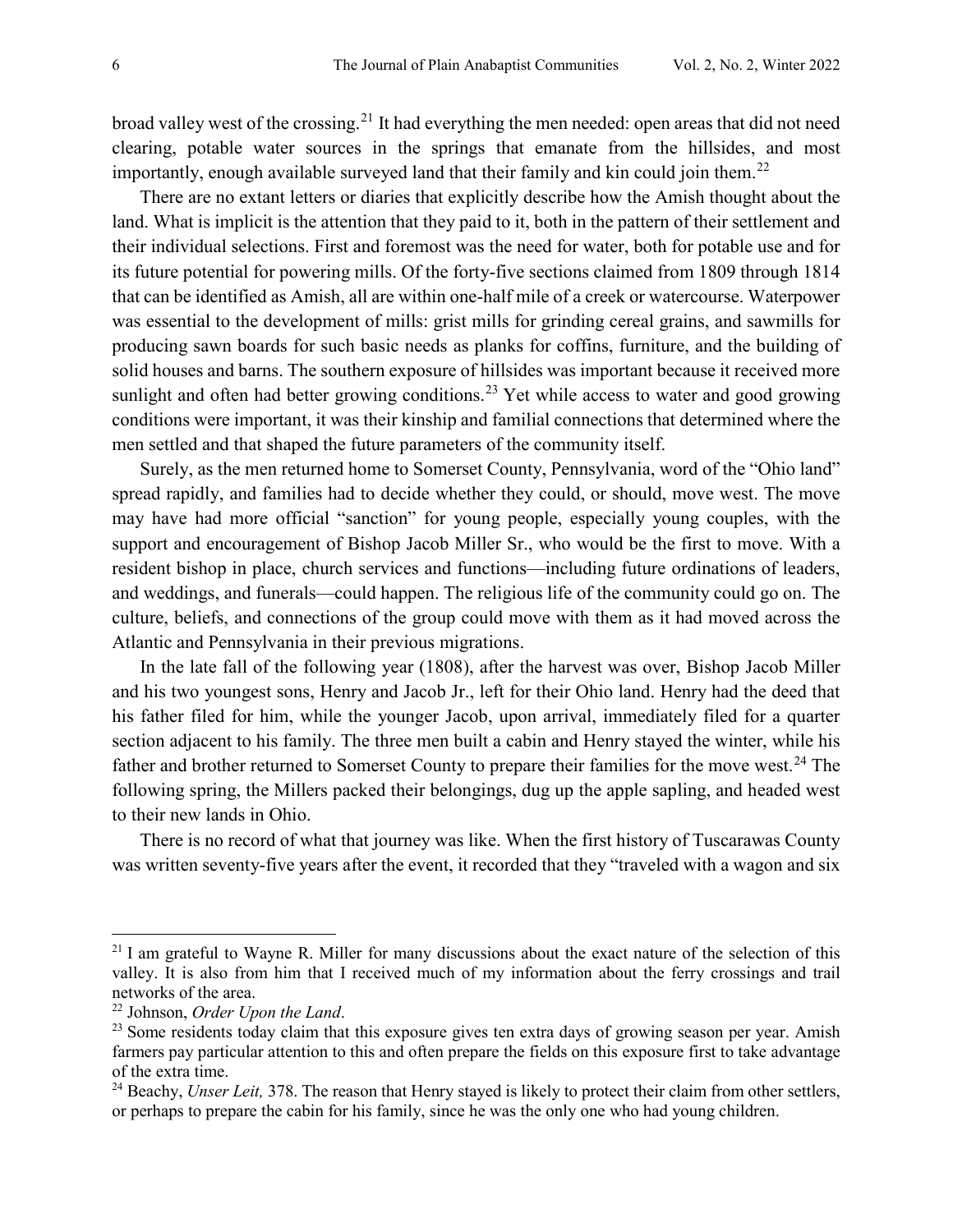horses and reached their destination on a Saturday night."<sup>[25](#page-6-0)</sup> This was an extended family moving with all the necessities for life in an isolated settlement. The group consisted of Jacob Miller Sr. and his wife, Anna, their son Jacob Jr. and his wife, Dorothy, who were newly married, and Henry's wife, Barbara, and their three young children. Also accompanying them was Anna Miller's nephew, Jonas Stutzman.<sup>[26](#page-6-1)</sup> The Millers left two married sons, one of whom, John J., and his wife, Catherine, would join the others in Ohio within a short time. Their other son, Benedict, remained in Pennsylvania after being chosen as a church leader in the Amish church in the place of his father.<sup>[27](#page-6-2)</sup>

The route that the Millers and Stutzman followed, earlier known as the Great Indian Trail, was first cut into the land by an expedition led by Colonel Henry Bouquet in 1764. After crossing the Alleghany at Pittsburgh, they followed the western banks of the Ohio River south to East Liverpool and then the widened path to New Philadelphia, the county seat of the new Tuscarawas County.<sup>[28](#page-6-3)</sup> From there, they turned their team and wagon directly west about six miles to the place where their land, rude cabins, and Henry Miller awaited them.

Their wagon carried the necessary tools to build their homes, farm the land, and establish a new life in a new community. In the small number of extent inventories attached to early estates, one gets a perception of what was necessary for life on the frontier.<sup>[29](#page-6-4)</sup> Axes, guns, and hunting supplies, tools, cooking utensils, and garden seeds were all in the wagon, sharing space with Barbara and Henry's three children under three years of age. They brought barrels for food storage, a cookstove, and few precious household items. Anything that could be made in Ohio was left behind, although certainly a few keepsakes were taken along. Also included would have been the family Bible, their book of hymns, *The Ausbund,* and a large book that detailed their persecuted past, *Martyrs Mirror*.<sup>[30](#page-6-5)</sup> These items, along with the apple tree, reminded them not only what they

<span id="page-6-0"></span><sup>25</sup> *History of Tuscarawas County*, 324.

<span id="page-6-1"></span><sup>&</sup>lt;sup>26</sup> A historical marker for Jonas "Weiss" Stutzman (1788–1871) is located on County Road 114, several hundred yards from its intersection with State Road 39. Stutzman's grave is located at James Jaberg Cemetery, Walnut Creek, Ohio. Stutzman was known for his belief that Christ would soon return and he built an oversized chair for Christ to sit in comfortably. This chair was donated by Stutzman's descendants to the Ohio Amish & Mennonite Heritage Center and is now on display in the center's Behalt Cyclorama.  $27$  D. Miller, "Jacob Miller (1754–1835)."

<span id="page-6-3"></span><span id="page-6-2"></span><sup>&</sup>lt;sup>28</sup> Tuscarawas County was formed in 1808 from parts of Muskingum County.

<span id="page-6-4"></span> $29$  The earliest such inventory is that of David Hochstetler less than five years after this move. For more, see "Will of David Hochstetler, 1819," box 1, file 33, Yost Miller Papers: Amish Documents 1796–1871, Ohio Amish Library, Berlin, Ohio. The Yost Miller archives represent the largest collection of primary source documents available on the early years of this community. The materials were discovered sometime in the late 1960s or early 1970s on a shelf in a woodshed covered in dust. The handcrafted, wooden, dovetailed box with sliding cover was used by both Yost and his son Benjamin as a storage cabinet. Subsequently, the collection was divided and sold at a public auction, bought by several individuals, and put into private collections. A few years later, the largest such collection was donated to the Ohio Amish Library. The collection is archived where feasible in files and box numbers and noted as such in this work. In a few cases, it is archived by the title of the document.

<span id="page-6-5"></span><sup>&</sup>lt;sup>30</sup> These three books make up much of what the early Amish would have read. The Ohio Amish Library has numerous copies that can be traced to the early settlers.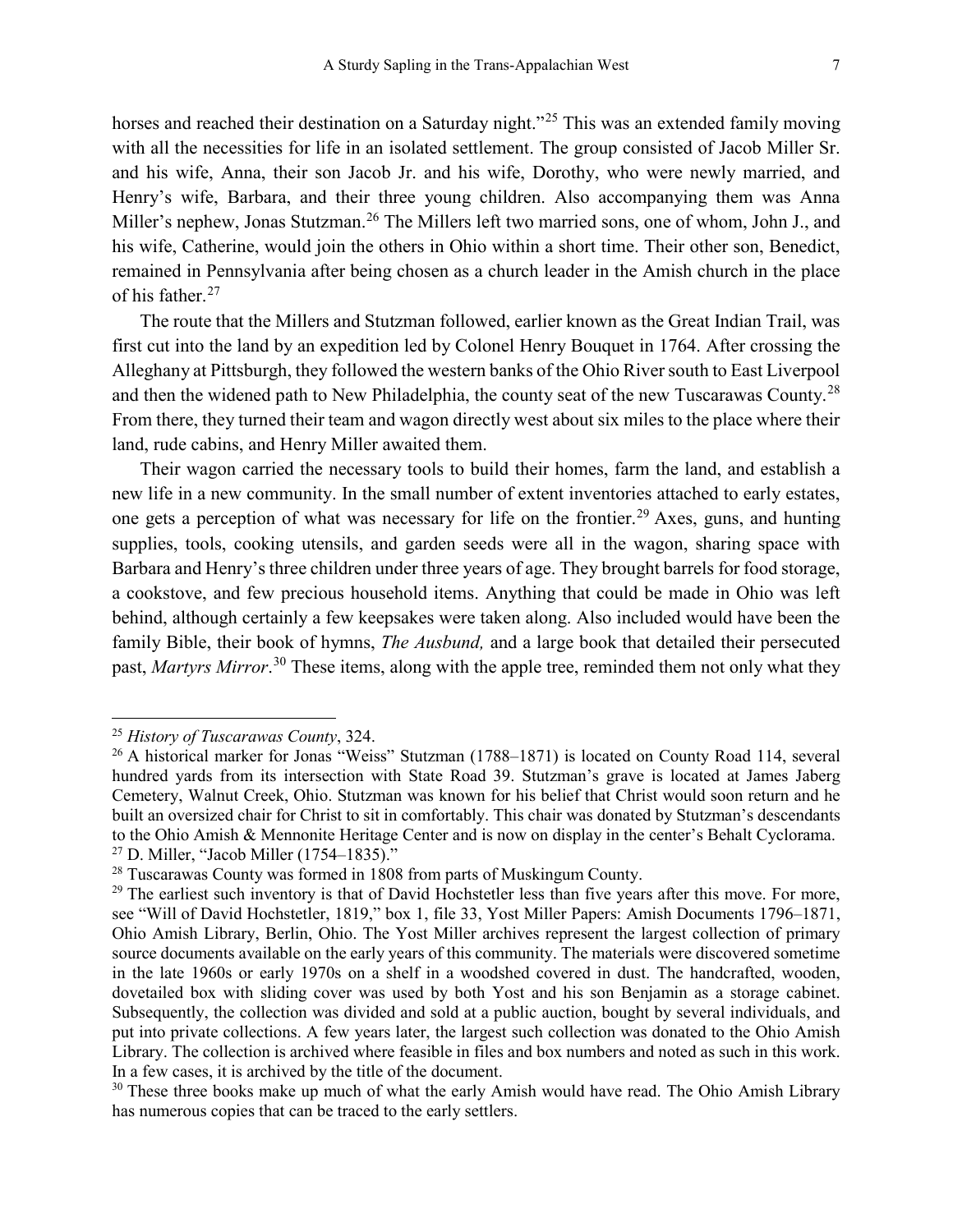had left behind, but also what they hoped to continue in their new settlement. An inscription in John Miller's Bible recorded the journey itself: [31](#page-7-0)

John J. Miller was born in the year of ouer Lord 1778 April 19. I was born in Barcks County Pennsylvania and when I was fore yours of Eage My father mouft to Sumerset County of Pensnylvania in Elik lick township and in the year of ouer Lord 1800 I mouft to Mareland with my companion and thar I lived ten years than came to the state of Ohio*.*

The trip to Ohio was long and arduous. By horseback, the journey took at least seven to fourteen days, depending on weather conditions and the stamina of the horse. By wagon, the journey took from four to six weeks with most of the adults walking to lighten the load.<sup>[32](#page-7-1)</sup> In the only account that has been found to date about the journey west, Adam, the son of John J., recorded the stories and memories that he heard from his mother, including the fact that in the wagon "she had a small box made for him, just large enough to fit crosswise into the large country wagon, into which he was snugly placed away." The four oldest children were crowded into the most convenient places that could be found for them in the wagon.<sup>[33](#page-7-2)</sup>

The disruption and unfamiliarity that came with migration was not limited to a new environment. Inscriptions in John Miller's Bible provide examples of momentous events compounding the challenge of reconstituting family life on the frontier:

Died on 14th of October 1822 My beloved wife Catrena being the mother of eight children the years or her life being thorty-six years five months and nine days.

Earlier, he had recorded the births of his children, paying special attention to his sons, Adam, John, and Jacob, of whom he wrote:

January 22th 1810 ther was a son born unto me in the Sain Boc and his nam is Adam Miller

August the 6 1814 ther was Born unto me tha thord Son in the sine of Taurus and his name is John Miller

<span id="page-7-0"></span><sup>&</sup>lt;sup>31</sup> John Miller's Bible is in the hands of the Horner family, who are descendants of Miller. The inscriptions and records in this Bible were copied and reside in the David I. Miller Collection, File 76, Casselman River Area Amish and Mennonite Historians, Grantsville, Maryland.

<span id="page-7-1"></span><sup>&</sup>lt;sup>32</sup> There are many contemporary accounts that record some of the hardships of the journey; for more, see Dwight, *A Journey to Ohio in 1810*.

<span id="page-7-2"></span><sup>33</sup> A. Miller, *Hostetler*, 19–20; and J. Miller, "The Mennonite Boy Converted," 7. Adam Miller left the Amish and became a minister in the Methodist Church and later trained as a physician at New York University. He died in Chicago in 1901. He is critical of his Amish roots but does offer some biographical information that is helpful.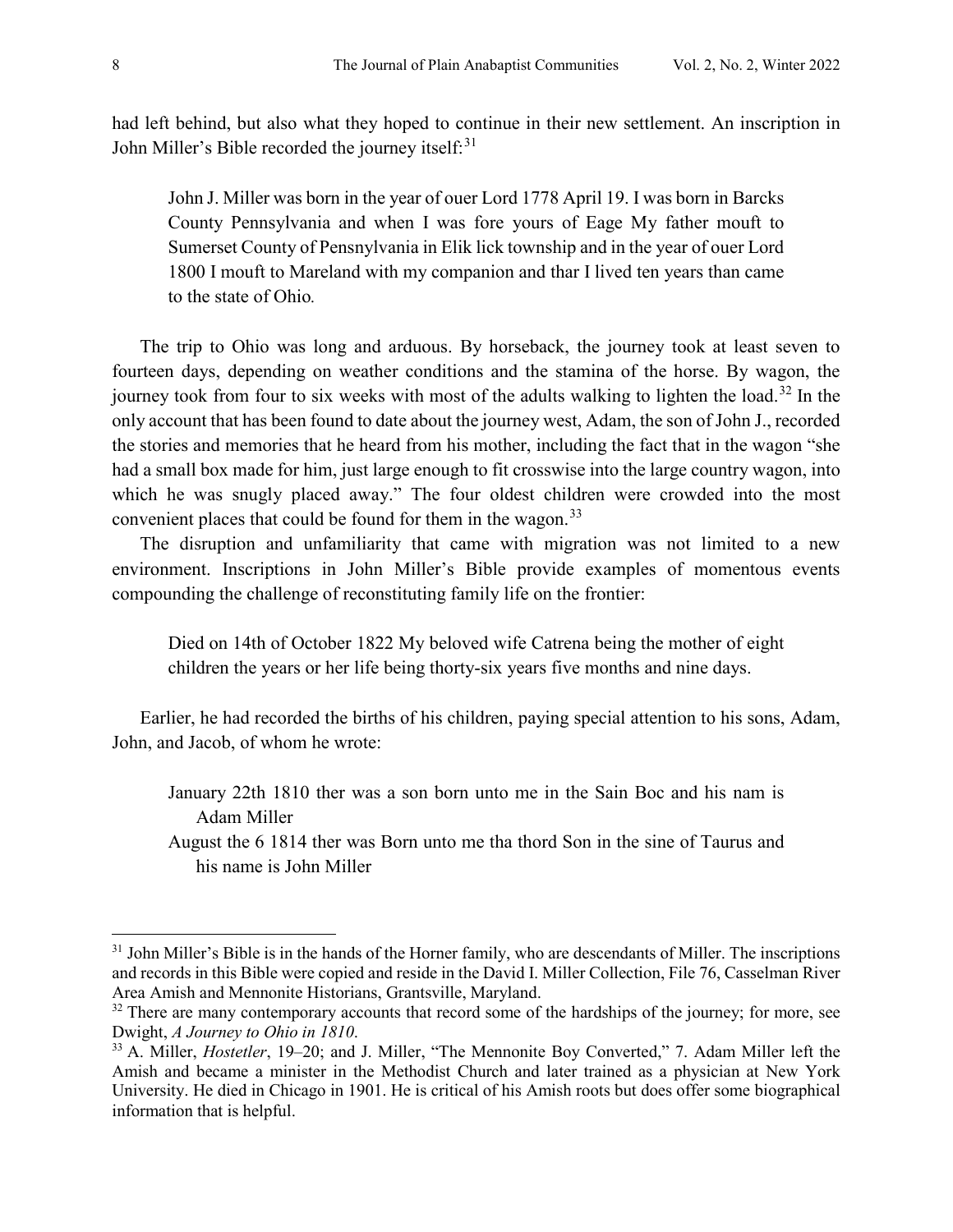# October the 6 1818 ther was Born un to Me the and his sine is ----or water and Is Jacob Miller<sup>[34](#page-8-0)</sup>

His daughters are recorded but not with the detail with which he recorded his sons. In recording the births of his sons, he included the astrological signs they were born under, a practice common in America at the time. Almanacs were popular then and it appears that John received or had access to such periodicals. Certainly, he and his fellow Amish would have consulted such almanacs, for they provided meteorological and astronomical data, along with a plethora of other items such as the zodiacal signs and phases for the best time to plant or to wean a calf.<sup>[35](#page-8-1)</sup> Despite living in seemingly isolated communities, the Amish engaged the wider world through these almanacs and various newspapers, calendars, and other periodicals that were readily available at the time.<sup>[36](#page-8-2)</sup>

Coming early in the life of the settlement, John's story reveals not only the hardships that came with migration, but also how familial connections shaped that move. He was thirty-three years of age in 1811 when he moved to Ohio to join his father and two younger brothers. He had lost his first wife after their second daughter was born, remarried a short time later, and had three more children with his second wife. John was the third John Miller to settle in this fledgling community, something that may have caused some confusion. His cousin John, who had scouted the land in 1807, lived just north of "Jacob's John," and a great-uncle, "Broad Run John," settled just east of Jacob Miller Sr. along the Broad Run Creek.[37](#page-8-3)

The deep network and connections of this community allowed labor to be shared, which made life easier, and gave shape and identity to the settlement. Like most such developing communities in the trans-Appalachian migration, this migration did not create a culturally isolated place. Rather, the frontier forced people to bring the mechanisms of their culture with them. They settled near each other, helped each other, and built the networks that eased the transitions in the chain of migration. While migration initiated separation from their old community, the new community thrived as a result of the familial and kinship connections that moved with them. These networks resulted in a collection of deeply linked Amish households within a common ecological space.

#### **The Landscape of the Community**

Deep and vibrant kinship connections wove the tapestry of this community as interactions happened along the boundary lines formed by the networks of family and kin. By the spring of 1811, twenty months after Jacob planted the apple sapling, there were nineteen adults and fourteen children in ten households in this community. Three children had been born in Ohio, joining the eleven who had traveled west with their parents. Church services were held regularly. Life was

<span id="page-8-0"></span><sup>&</sup>lt;sup>34</sup> David I. Miller Collection, file 76, Casselman River Area Amish and Mennonite Historians. "Sain Boc" is most likely the "sign of the buck," with *buck* being the Pennsylvania Dutch word for *ram*. 35 Sagendorph, *America and Her Almanacs*, 118.

<span id="page-8-1"></span>

<span id="page-8-2"></span><sup>&</sup>lt;sup>36</sup> The Yost Miller papers include a number of receipts that Yost saved for periodicals like this.

<span id="page-8-3"></span><sup>37</sup> Beachy, *Unser Leit*, 386–87. John was the first in this community to use his middle initial (J.) to differentiate himself from the other Johns, a practice now very common among the Amish.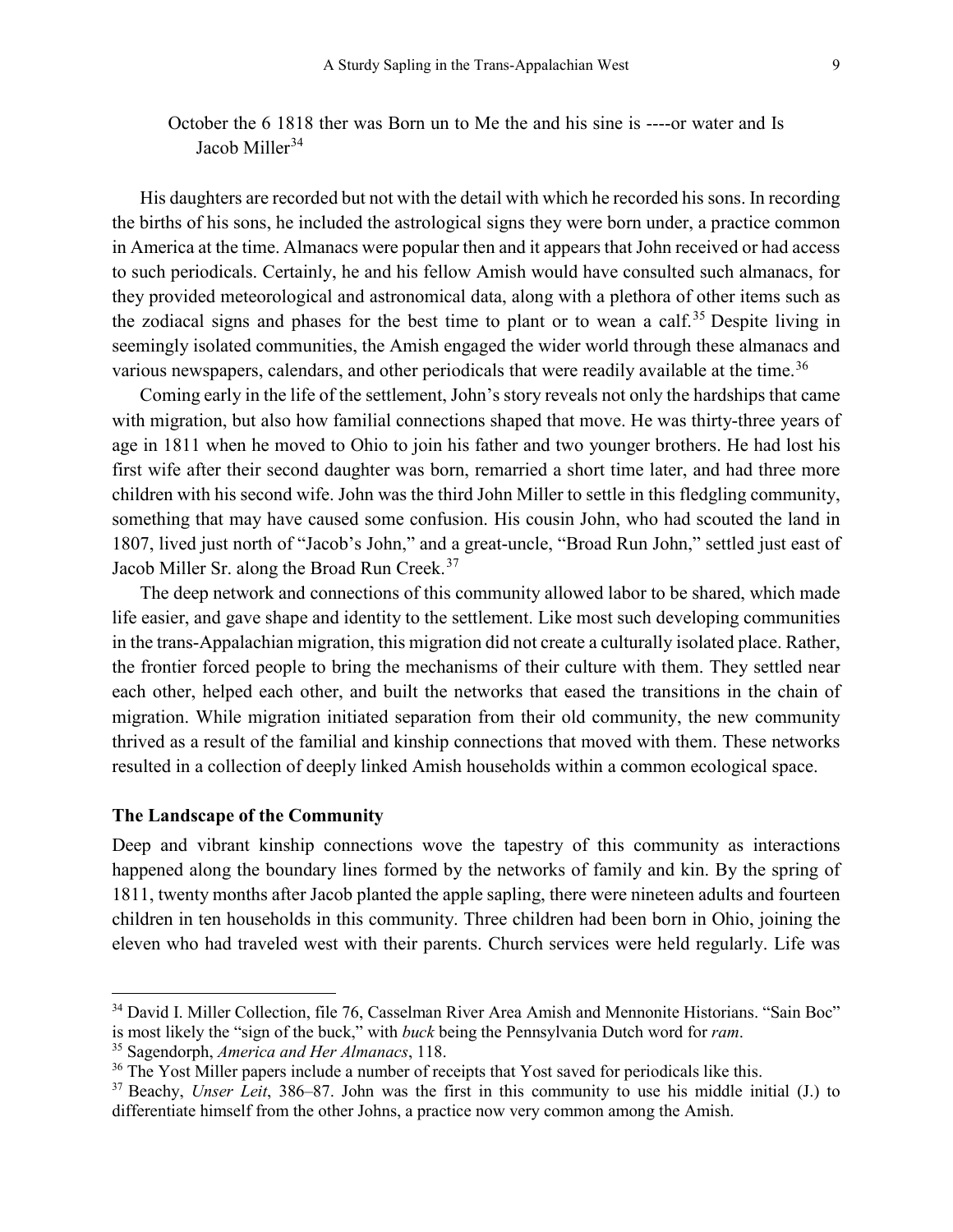difficult on the frontier, yet also full of family and the hope of a growing community. Eight more families would make the journey west in 1811 (see Table 1) and two church districts would form. In his cabin on the Walnut Creek, twenty-three-year-old Jonas Stutzman was preparing to bring his bride, and both his father and brother planned to move as well that year.<sup>[38](#page-9-0)</sup> About five miles west of the Millers and just west of where Gerber had staked his claim, Stutzman found the small but strong Walnut Creek flowing through some natural meadows. It would provide space not only for him but also for his parents, siblings, cousins, and friends coming from Pennsylvania. For Stutzman as well as the Millers, kinship connection was the single largest factor in the choice of land, and that in turn informed the subsequent choices of later Amish migrants.

## **Table 1**

| Year         | Settler                                                                                                                                                                                                                                                                                               | Year         | Settler                                                                                                                                                                                                                                                                                                                                                                                                                                                                                                                           |
|--------------|-------------------------------------------------------------------------------------------------------------------------------------------------------------------------------------------------------------------------------------------------------------------------------------------------------|--------------|-----------------------------------------------------------------------------------------------------------------------------------------------------------------------------------------------------------------------------------------------------------------------------------------------------------------------------------------------------------------------------------------------------------------------------------------------------------------------------------------------------------------------------------|
| 1809         |                                                                                                                                                                                                                                                                                                       | 1812         |                                                                                                                                                                                                                                                                                                                                                                                                                                                                                                                                   |
|              | 1. Jacob Miller Sr.<br>2. Jacob Miller Jr.<br>3. Henry Miller<br>4. Jonas Stutzman                                                                                                                                                                                                                    |              | 19. Abraham Gerber<br>20. Jacob Mast<br>21. David Hochstetler<br>22. Solomon Hochstetler                                                                                                                                                                                                                                                                                                                                                                                                                                          |
| 1810<br>1811 | 5. Jonas Miller<br>6. Christian Yoder<br>7. John Troyer<br>8. Joseph Mast<br>9. Abraham Hershberger<br>10. John Miller<br>11. Christian Fry<br>12. Christian Hershberger<br>13. John J. Miller<br>14. John Miller<br>15. Jacob Stutzman<br>16. Paul Stutzman<br>17. Jost Stutzman<br>18. David Troyer | 1813<br>1814 | 23. Jacob Zook<br>24. Christian Seese<br>25. Joseph Hochstetler<br>26. Benjamin Hochstetler<br>27. Stephen Yoder<br>28. Daniel Yoder<br>29. John Yoder<br>30. John Burkholder<br>31. Samuel Weaver<br>32. Daniel Miller<br>33. David Miller<br>34. Jacob Miller<br>35. Elizabeth Miller<br>36. Isaac Miller<br>37. Emanuel Miller<br>38. Solomon Miller<br>39. John Bontrager<br>40. Christian Bontrager<br>41. Jacob Troyer<br>42. Joseph Troyer<br>43. Moses Beachy<br>44. Conrad Keck<br>45. John Yoder<br>46. Peter Hostetler |

*Settlers from 1809–1814 in Order of Arrival*

Connections such as these formed the lines along which the community developed. All of the first ten households had some familial connection with others in the community (see Figure 2).

<span id="page-9-0"></span><sup>38</sup> Beachy, *Unser Leit,* 388.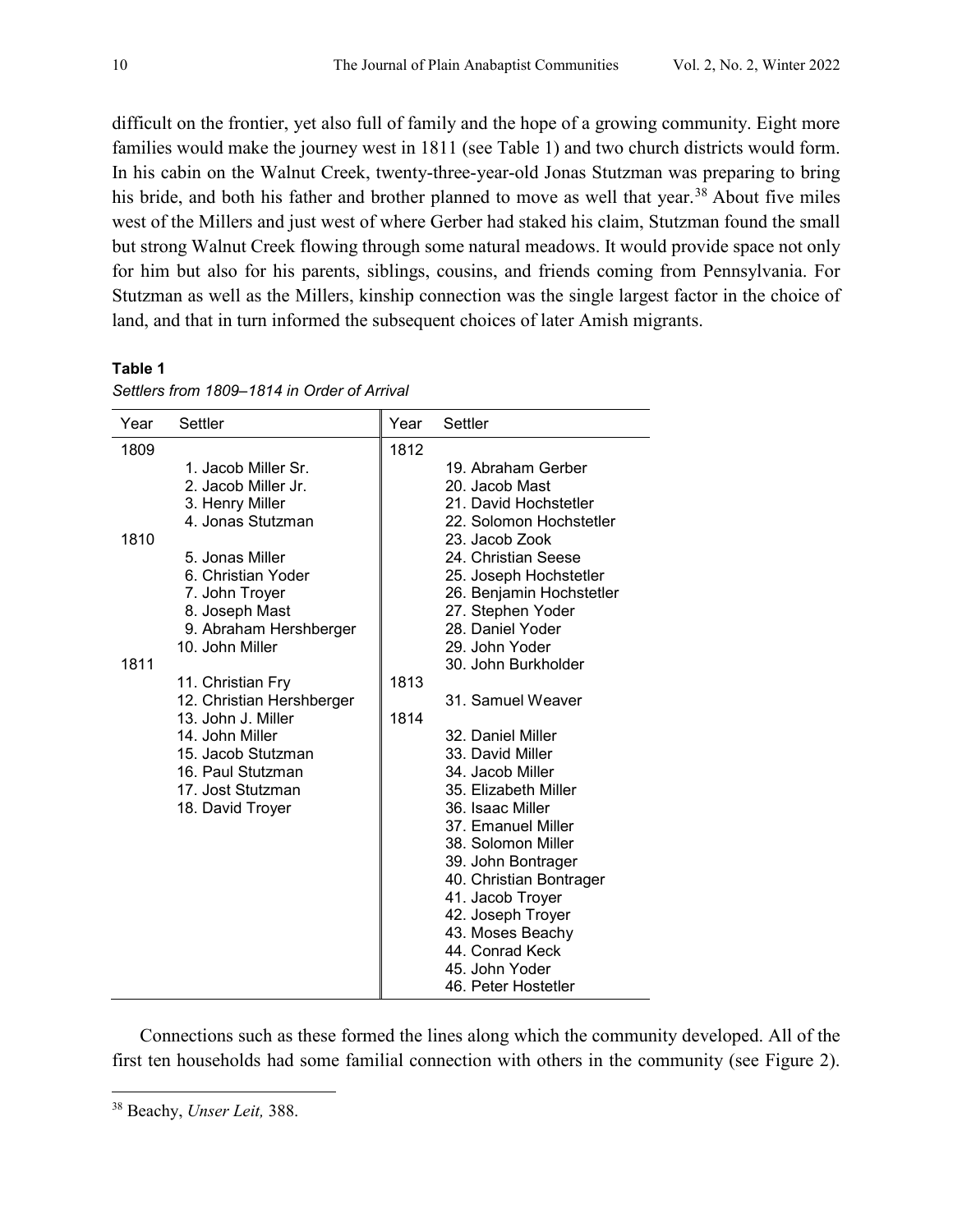Fifteen of the nineteen adults had nuclear or first-level (parent, child, or sibling) connections in the community. Jonas Stutzman, whose parents and siblings would move in 1811, had eleven second-level familial (first cousin, uncle, or aunt) connections in the community.<sup>[39](#page-10-0)</sup> Eight of the nine adult women had a sister in the community. The lone exception was Jacob Miller Sr.'s wife, Anna, who had two daughters-in-law and several nieces by this time.<sup>[40](#page-10-1)</sup> The eight sisters came from four families, something that must have eased their loneliness and workload.



*Familial and Kinship Connections of First Ten Households*



*Note.* Solid lines represent first-level connections (sibling, parent, child, but not in-laws). Dashed lines represent second-level connections (cousin, uncle, aunt, etc.).

<span id="page-10-1"></span><span id="page-10-0"></span> $\overline{a}$ <sup>39</sup> Christian Yoder, John Troyer, and Joseph Mast were the only adults who did not have immediate family in the community, but each of their wives did, and all of them would have siblings move within two years. <sup>40</sup> The author has mapped out the genealogies of the each of the nineteen adults. For more, see Gingerich and Kreider, *Amish and Amish Mennonite Genealogies*.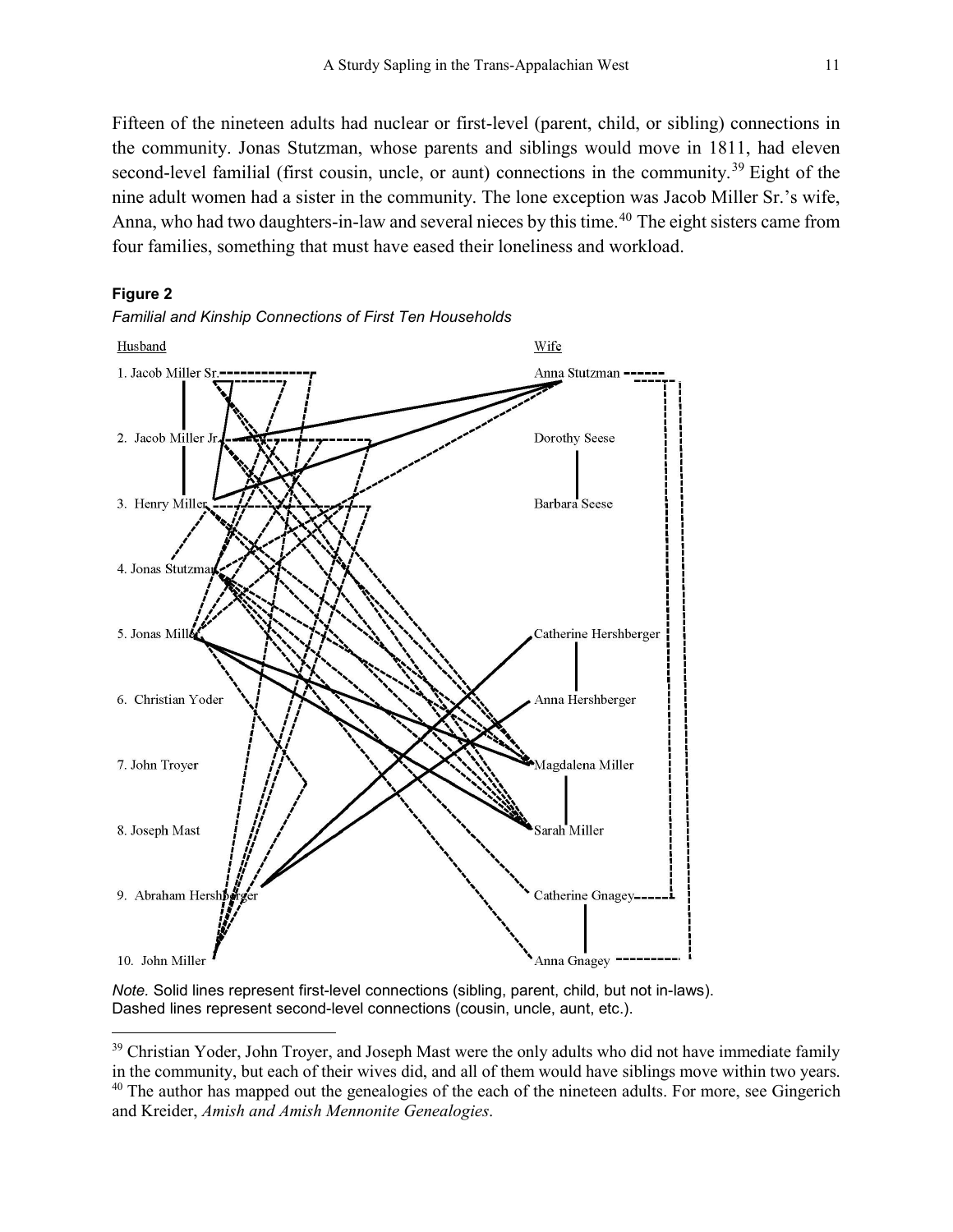When Jacob Sr. and his sons selected their land, they chose sections that shared a common corner. Jacob Sr. and his wife, already older than most of the settlers at fifty-five, built their cabin on the younger Jacob's property and in 1815 conveyed their deed to Jacob Jr.<sup>[41](#page-11-0)</sup> Jonas Stutzman saved several sections around his land, so that when his father and brother came west they could settle on adjoining property, with the three sharing a common corner like the Millers. These familial boundaries shaped the settlement. While the desirability of land was important, family and kinship connections were the boundaries that created the landscape of their world. The sheer density of connections become increasingly difficult to map as the community grew. It is safe to say that every household in the first twenty years of this community had some kinship connection in the community.

By 1820, there were at least sixty Amish families living in this ten-square mile area. In the late summer of that year, several strangers appeared in the community asking questions of the people. The inquisitive strangers were enumerators, or "government men," who had come to count the people in the decennial census, the fourth in the history of the United States.<sup>[42](#page-11-1)</sup> The census for Sugarcreek Township in Tuscarawas County and for Berlin Township in Coshocton County provides the basis of this first official look at the community. These were adjoining townships that in 1824 became part of the new Holmes County, with its county seat at Millersburg, seven miles west of the Walnut Creek.<sup>[43](#page-11-2)</sup> While Amish settled in outlying townships, these townships represent the bulk of Amish households in 1820.

The differences in handwriting and the organization of information indicate that two different enumerators counted these townships. The enumerator in Sugar Creek Township carefully recorded every category, using a dash or a small checkmark for nil, and filling in each blank. His handwriting was distinct with an almost calligraphical flair to it.<sup>[44](#page-11-3)</sup> The Berlin Township recorder wrote much more plainly and used a dot for nil. He drew a double line between the larger categorical groups (i.e., male, female, etc.), and did not bother with any of the categories relating to non-whites, or the number and field of work that persons were engaged in.

The numerical data reveals a young, vibrant, exclusively white community, generally at least one generation removed from immigration. Of the 207 households counted in both townships, sixty, or about 30 percent, can be identified as Amish. Assuming the enumerators followed the normal travel routes, Amish families had neighbors who were not Amish; still, Amish families with common surnames were often near each other, indicating the focus of those familial and kinship connection in the settlement. The largest consecutive block of Amish surnames was in Berlin Township, where twelve Amish families were numbered consecutively.

<span id="page-11-0"></span> $41$  D. Miller, "Jacob Miller (1754–1835)," 2.

<span id="page-11-1"></span> $42$  The census of 1820 was dated August 7 that year. The enumerators had thirteen months to complete their work. Many of the individual enumerator's books have been scanned and are available through a variety of online and print mediums. For this work, I have used ancestry.com as the primary means to access the census.

<span id="page-11-2"></span><sup>43</sup> Holmes County Historical Society, *Holmes County Historical Sketches*.

<span id="page-11-3"></span><sup>&</sup>lt;sup>44</sup> For their work, enumerators were sworn in as Assistant United States Marshals.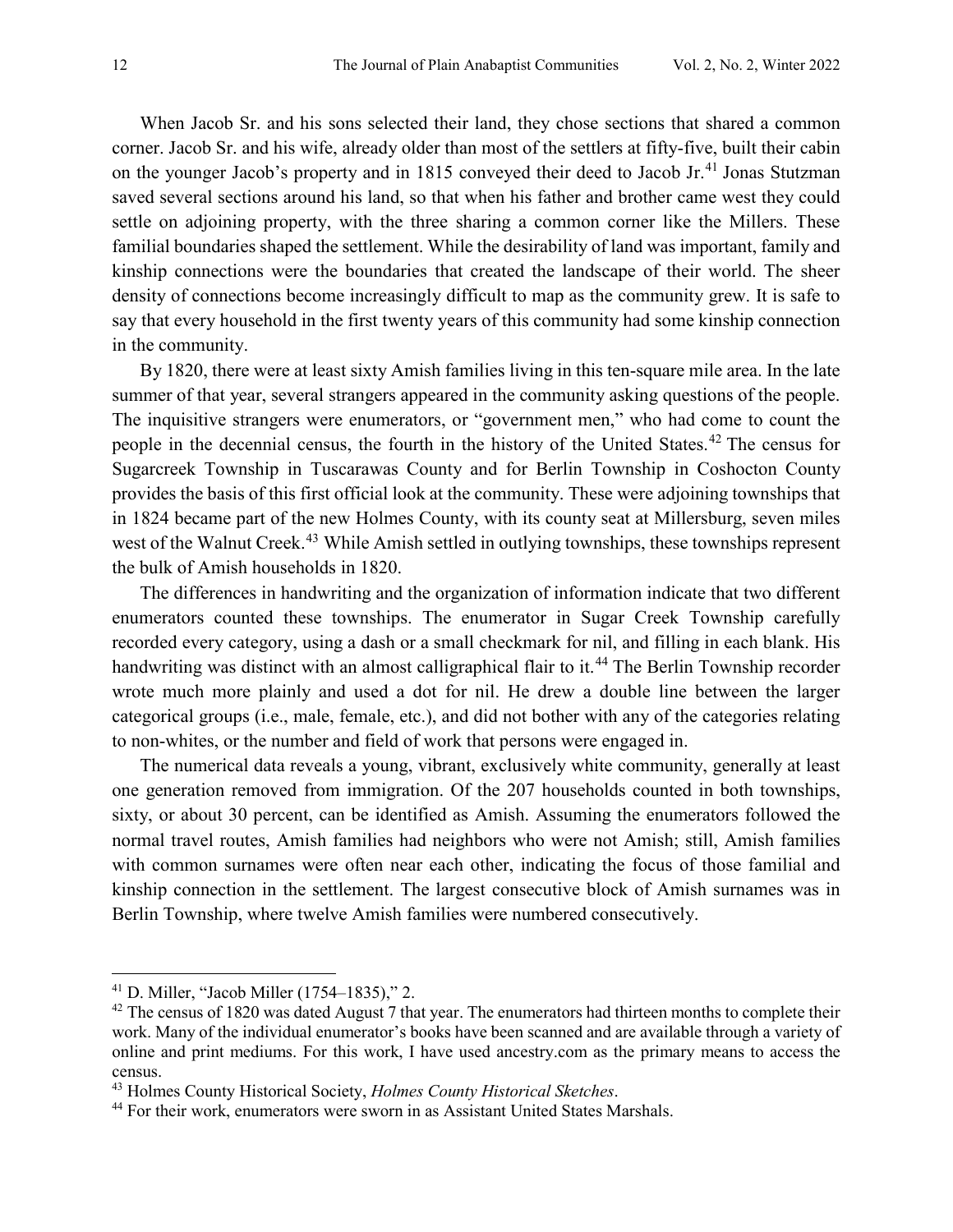Only three women are listed as heads of households among the 207 households counted. In one case, the enumerator placed a "w" above one of these names, indicating a widow. The three do not appear to be Amish, given their names and locations within the census. However, through familial reconstitution we know that there were widowed or unattached women in the Amish community.[45](#page-12-0) There are three Amish households recorded that include older women over fortyfive years of age living with younger couples between twenty-six and forty-five. Widows and single women lived within the extended family structure, a practice common for the Amish even today.<sup>[46](#page-12-1)</sup> The Amish averaged two people more per household than the surrounding community.<sup>[47](#page-12-2)</sup> While the largest part of that difference was their higher birthrates, the extended familial structure played a part in this as well. Among families with traditionally Amish names, only four were comprised of a male and female with no children living in their household. Of these couples, one was in the twenty-six to forty-five age group, and the other three were forty-five or older.

The average age of both townships was relatively young, with only fifty-two women and seventy men over forty-five, while the Amish had seventeen men and seventeen women over fortyfive. There were however, 272 children under sixteen years of age among the Amish, or 57 percent of their population. There were thirty more boys than girls—a situation that would cause some of the men to look outside this community for wives in the future. Linguistic boundaries are also evident in the enumerators' work. In these two townships, there were nine Yoder households; the enumerators spelled the name four different ways.<sup>[48](#page-12-3)</sup>

The argument that the "frontier is productive of individualism" is not descriptive of the Amish experience. In the case of the Holmes County Amish community, the wilderness precipitated strengthening kinship connections, which led to more connections rather than isolation. The survival and growth of the community was directly linked to the formation of a "socially concentrated community" that was deeply rooted and connected. [49](#page-12-4) No one was alone in this community: everyone had family or kin, and it was those familial and kinship networks that forged the boundaries of interaction, which created a landscape with contour and thickness.

### **Family Life in the Community**

The landscape formed by the spatial dimensions of the land and marked by the familiar pathways of familial and kinship networks is evident in the preserved archival material, not only in the documents that are preserved, but also in why and how they were kept. They help define much about family and daily life in this community. Nowhere is this more evident than in the life of Yost Miller. Yost, his two wives and eleven children, had deep attachments to all the other families in

<span id="page-12-0"></span><sup>&</sup>lt;sup>45</sup> Yost Miller's future second wife, Maria (Follmer) Hochstetler, was widowed at this time.

<span id="page-12-1"></span><sup>&</sup>lt;sup>46</sup> It appears that young married couples may have lived with their parents until they were able to move to their own farms, a practice common among some of the Amish today.

<span id="page-12-2"></span><sup>&</sup>lt;sup>47</sup> The average size for the non-Amish households was 5.81 people, while the average for the Amish households was 7.85.

<span id="page-12-3"></span><sup>48</sup> Variants were Yotter, Yoter, Yetter, and Yoder.

<span id="page-12-4"></span><sup>49</sup> This is a term coined by John Hostetler. See Weaver-Zercher, *Writing the Amish*, 111–15.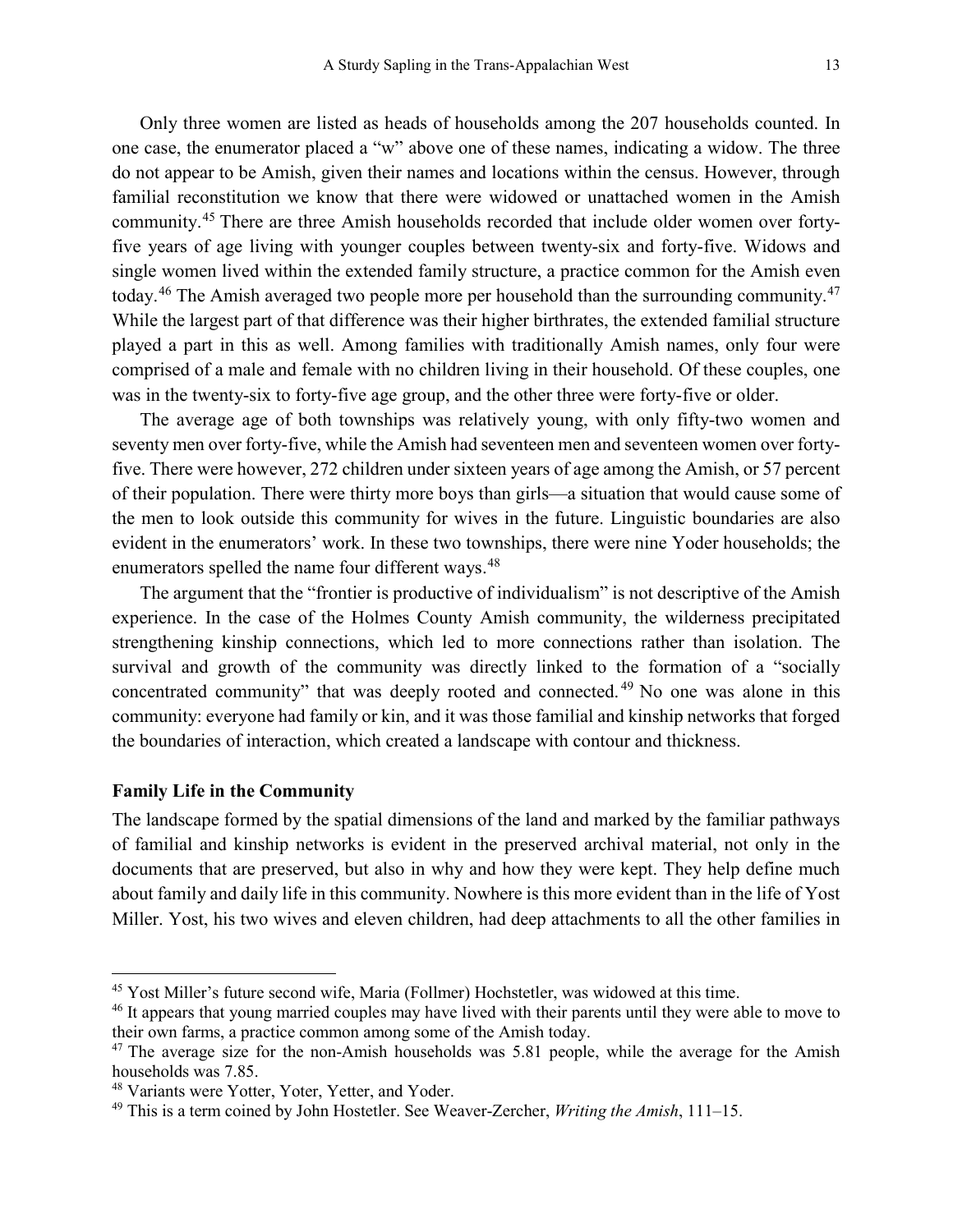the Amish community, connections that stretched across the Atlantic and spanned many generations.

Around 1800, in Somerset County, Pennsylvania, Yost Miller married Gertraut Yoder, whose family history closely resembles that of the Millers. Like his parents and grandparents, Yost had eleven children, but only three sons and two daughters lived to reach maturity, and only four would marry and have families of their own.<sup>[50](#page-13-0)</sup> Gertraut died ca. 1830 and six years later Yost married Maria Follmer, who died in 1846. Yost's grandfather Hannes died in 1798 and his father in 1802. The thirty-two years from his grandfather's death to Gertraut's death represent an amazing amount of loss for Yost. He lost his grandparents, parents, at least three siblings, five children, and his first wife. $51$ 

Yost and Gertraut had their first child in 1802, a daughter named Sarah. The next two children were sons, Jonathon (b. 1804) and Isaac (b. 1806). They, along with Michael (b. 1816), Yost (b. 1818), and Magdalena (b. 1820), are recorded as having died "single," or in the case of Isaac, "young." These vague designations do not give us exact years of death, but they were not infant deaths, as was the case with Yost and Gertraut's youngest child, Elizabeth, who died at or shortly after birth.<sup>[52](#page-13-2)</sup> "Young" usually referred to a preteen or adolescent child while "single" may refer to someone of marriageable age, in most cases post-adolescent.<sup>[53](#page-13-3)</sup> It is likely that the five who died did so after Yost and Gertraut's move to Ohio, since there are six weathered grave markers that are unreadable in the cemetery near where Yost is buried.<sup>[54](#page-13-4)</sup> The fourth child, a daughter, Susanna (b. 1808), a dwarf, remained single until her death in 1884. Dwarfism is most often caused by a genetic disorder, which may have been the cause of death for the others. Only Sarah, Susanna, Elias (b. 1810), Benjamin (b. 1813), and Solomon (b. 1821) lived to adulthood.

That Yost was well respected in the community is indicated by his appointment as executor for his father's, and his grandfather's, wills at the relatively young age of twenty-six.<sup>[55](#page-13-5)</sup> There are other indications of this respect as well: in 1809, back in Pennsylvania, the Amish church decided to call another minister to replace Jacob Sr. after his move to the Sugar Creek. Using the process that had developed through their European and American experience, the officiating ministers, led by a bishop, sat inside a room with a window as each member of the church passed by and gave the name of the man they thought was qualified to lead. Any man who received at least one vote could potentially be called to the ministry. After tallying the votes, the officiating minister—in this case likely Jacob Sr.—informed the men of their prospects and asked them to move forward to a separate bench. The bishop placed songbooks, in equal number to the men called, on a table. Another minister removed the books from the room and placed a small slip of paper in one of the books, shuffled the books, and returned them to the room. Each man went forward by age and

<span id="page-13-0"></span><sup>50</sup> Cross, *Ohio Amish Genealogy*, 10.

<span id="page-13-1"></span><sup>51</sup> J. Miller, *Anniversary History.*

<span id="page-13-2"></span><sup>52</sup> Hostetler, *Amish Society,* 956.

<span id="page-13-3"></span><sup>&</sup>lt;sup>53</sup> Examining early records, the hinge point between "young" and "single" seems to be about fifteen years of age.

<span id="page-13-4"></span><sup>54</sup> Beachy, *Cemetery Directory*, 96.

<span id="page-13-5"></span><sup>55</sup> "John Miller," box 1, file 8, and "John Miller," box 1, file 10, Yost Miller Papers.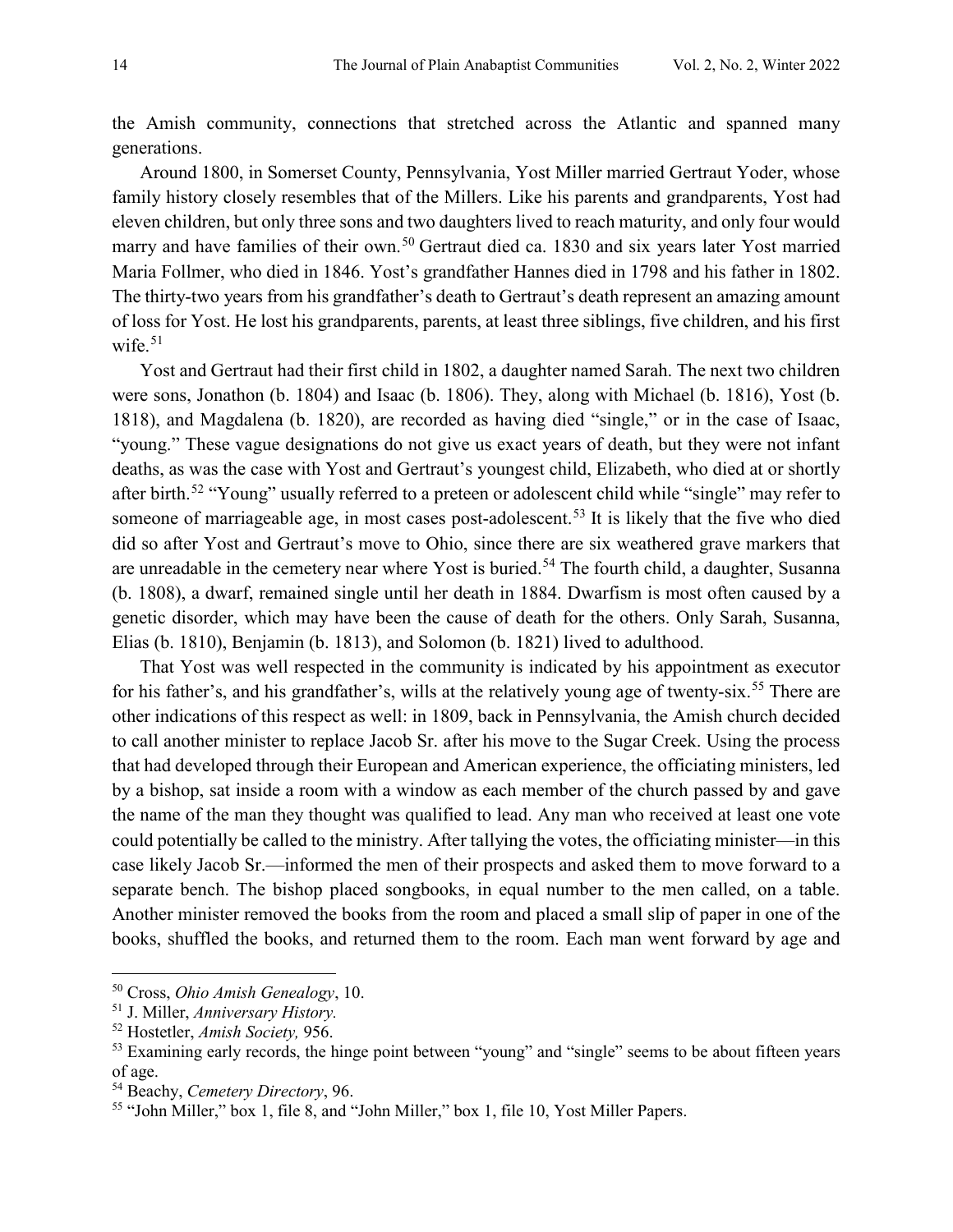chose a book. The bishop opened to the prescribed page, and when the lot (slip of paper) was found, that man was ordained.<sup>[56](#page-14-0)</sup>

This process was, and still is today, very guarded. Only the officiating ministers were to know the tally of the votes cast. That is why the survival of a small slip of paper with five names, including that of Yost Miller, and the tally of votes cast per man, is so unique.<sup>[57](#page-14-1)</sup> Of the sixty votes cast that day, Yost received forty-two. Seventy percent of his fellow church members believed he had the qualities of a leader, the ultimate vote of confidence for any Amish man. The next closest was Hannas Gnagey with ten votes. Three other men received fewer than ten votes, including Yost's cousin Benedict, the son of Bishop Miller, in whose book the lot was found that day.<sup>[58](#page-14-2)</sup> We will never know whether Yost would have moved west if he had been chosen. We do know that Yost was respected enough by his community to be given the largest number of votes.

All of Yost's living siblings moved west to the lands along the Sugar Creek and Walnut Creek from 1810–1814.<sup>[59](#page-14-3)</sup> Yost bought his first Ohio land in 1814, as evidenced by the tax receipt in the archives from October of that year, received by the tax collector, Samuel Laffin, "of Yost Miller by the hand of Jonas Miller."[60](#page-14-4) Yost bought this land, 169 acres, from his cousin John J. Miller, who we met earlier in this work. While most of the early settlers chose their own land after traveling west and evaluating the possibilities, Yost seems to have bought his land "sight unseen" or based on a map, since there are no indications that he traveled west prior to his move with his family in 1816.

The household of Yost and Gertraut, and later Yost and Maria, can be tracked through three censuses: 1820, 1830, and 1840.<sup>[61](#page-14-5)</sup> In the 1820 census, the enumerator recorded eight people living in the Yost Miller household, five males and three females. In addition to Yost, there were three males under ten years of age—Elias, Benjamin, and one of their brothers who later died—and a male from sixteen to twenty-six years old—most likely Jonathon, who was sixteen that year and had not yet died.<sup>[62](#page-14-6)</sup> The three females were Sarah, Susanne, and Gertraut. Sarah was eighteen and not yet married, while Susanna was twelve. Yost and Gertraut had a young, and often ill, family that suffered a great deal of trauma in these years. If the children died after their move as is supposed, it meant that Yost and Gertraut suffered the loss of three sons in those first four years

<span id="page-14-0"></span><sup>56</sup> This is one of the most dramatic services in Amish church life; see Hostetler, *Amish Society,* 105–111.

<span id="page-14-1"></span><sup>&</sup>lt;sup>57</sup> The original paper was discovered in 1916 among the papers of Jonas B. Miller, a direct descendant of Benedict Miller. It is archived at the Casselman River Area Amish and Mennonite Historical Society in Grantsville, Maryland.

<span id="page-14-2"></span><sup>&</sup>lt;sup>58</sup> Benedict had bought land along with his father and three brothers in Ohio but decided to stay in the Somerset community where he served as bishop until his death in 1837. Why Benedict choose to stay while his father moved is not known, though one may speculate that Benedict felt some obligation to stay after he was ordained.

<span id="page-14-3"></span><sup>&</sup>lt;sup>59</sup> Yost's youngest brother, Elias, had died in an accidental shooting when a loaded gun misfired. Another brother, Solomon, died a few weeks after moving to Ohio when he was struck by a tree limb. Beachy, *Unser Leit*, 396.

<span id="page-14-4"></span><sup>60</sup> "1814 Tax Receipt," box 1, file 16, Yost Miller Papers.

<span id="page-14-5"></span><sup>&</sup>lt;sup>61</sup> Wrightson and Levine, *Poverty and Piety in an English Village*.<br><sup>62</sup> 1820 Census. See note 42.

<span id="page-14-6"></span>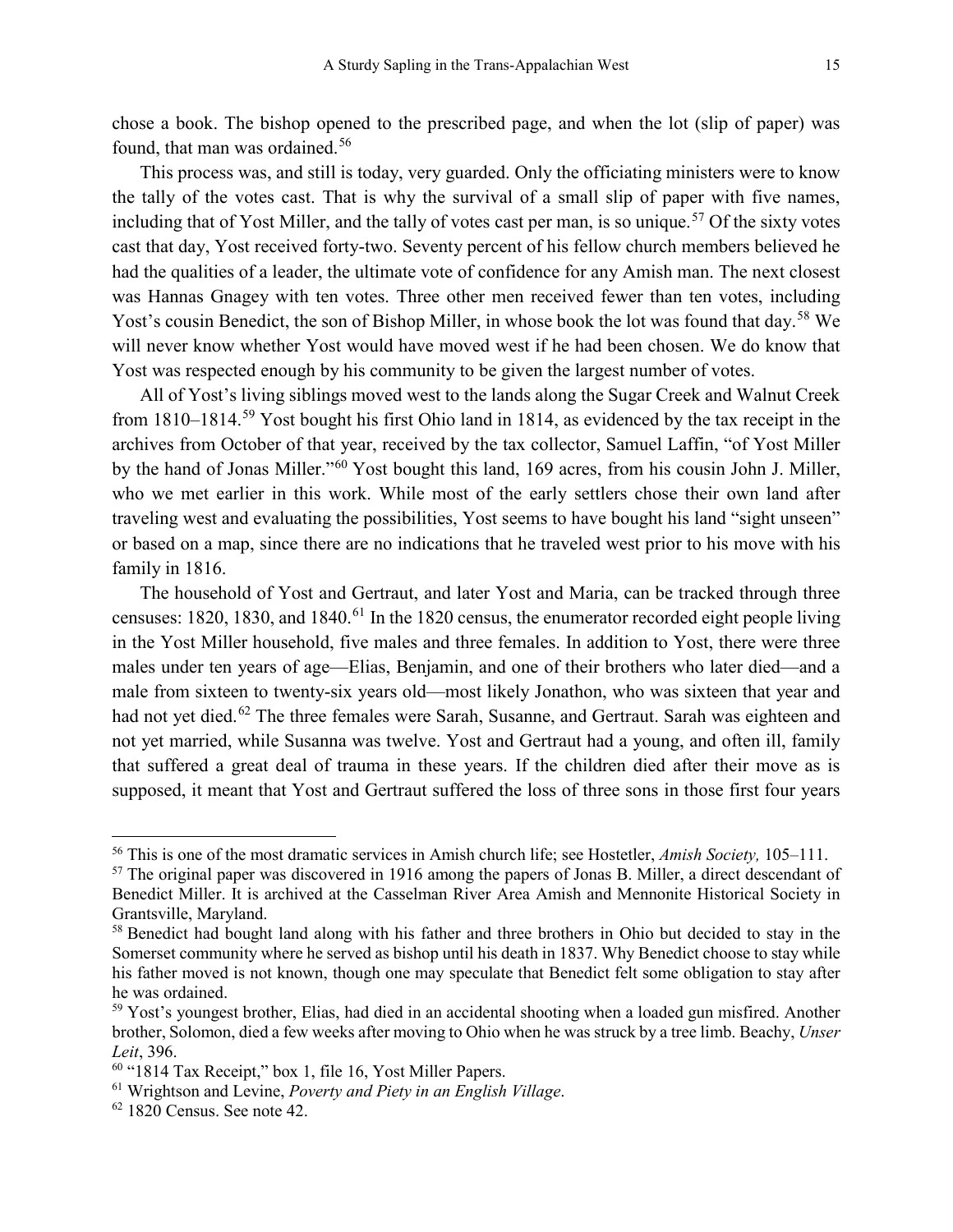after moving west. The hardships of frontier life, coupled with these deaths, made life difficult in Ohio—especially for Gertraut, whose parents and fourteen siblings were one of the few extended Amish families that did not move to Ohio.<sup>[63](#page-15-0)</sup>

Ten years later, the 1830 census shows four males and four females in the household. The males are the three living sons and Yost. Susanne is recorded properly, as well as their ninth child, Magdalena, who was ten years old in 1830 but likely died shortly after this census. There is a woman in the household who is categorized as forty to fifty years old. This must be Gertraut, yet the census taker apparently placed her in the wrong age category.<sup>[64](#page-15-1)</sup> There is one unknown female recorded from twenty to thirty years of age, most likely a niece or a member of the extended family who lived with the family and aided Gertraut in the daily household needs. The two families counted on either side of Yost and Gertraut in this census were Yost's siblings, with large families of their own.

The 1840 census reveals a significantly different household. After Gertraut's death, Yost married Maria Follmer in 1836. There are three males and three females recorded in this census— Yost, young Samuel, and Solomon, who was nineteen years old. The females are Maria, Susanne, and a female between fifteen and twenty. This could be daughter Magdalena, who was twenty that year, although it is thought that she died before this census. Alternately this could be someone to assist Maria or someone boarding with the family. In any case, this was a blended family, with deep connections to most of the other families of the community.

Familial and kinship connections are also reflected in the will and estate inventory of Yost Miller's neighbor, David Hochstetler, whose widow (Maria Follmer) would, years later, marry Yost after Yost's first wife died, further connecting their respective families. David Hochstetler's father and mother were both born in Europe and had lived in Berks County before moving to Somerset County. David married Elizabeth Schrock and together they had three children. Around 1806 Elizabeth died and David married Maria Follmer.<sup>[65](#page-15-2)</sup> David and Maria and their two teenaged children moved to Ohio in 1812, along with the eldest son, Joseph, who had married. The two households settled on adjoining quarter sections one valley north of where Yost would settle. David's nephew, Solomon Hochstetler, settled in an adjoining section as well, giving name to the small stream that flowed through their land: Hochstetler Run.<sup>[66](#page-15-3)</sup>

In October 1818, David Hochstetler, ill and near death, wrote his will. Hochstetler named his "two trusty friends Yost Miller and John Schrock Junr. to be my executors over all my Estate." He dictated that his "surviving wife" be provided for by giving her the use of the "moveable Estate" for "as long as she remains my widow, but as soon as She Mar[r]ies or dies it shall be appraised[d]

<span id="page-15-0"></span><sup>63</sup> Beachy, *Unser Leit,* 402.

<span id="page-15-1"></span><sup>&</sup>lt;sup>64</sup> It is unlikely that Yost would have had someone so close to his age living in the household unless it was a close family member, of which there is no record.

<span id="page-15-2"></span><sup>&</sup>lt;sup>65</sup> Follmer was likely from a Lutheran family and joined the Amish after marriage.

<span id="page-15-3"></span><sup>66</sup> Beachy, *Unser Leit*, 388–89. The community ostracized Solomon for fifty years because of suspicions in Pennsylvania that he had caused the death of his six-month-old niece in a fit of jealous rage over a woman. On his deathbed, another man confessed to the murder, whereupon Solomon was finally baptized and received into the church.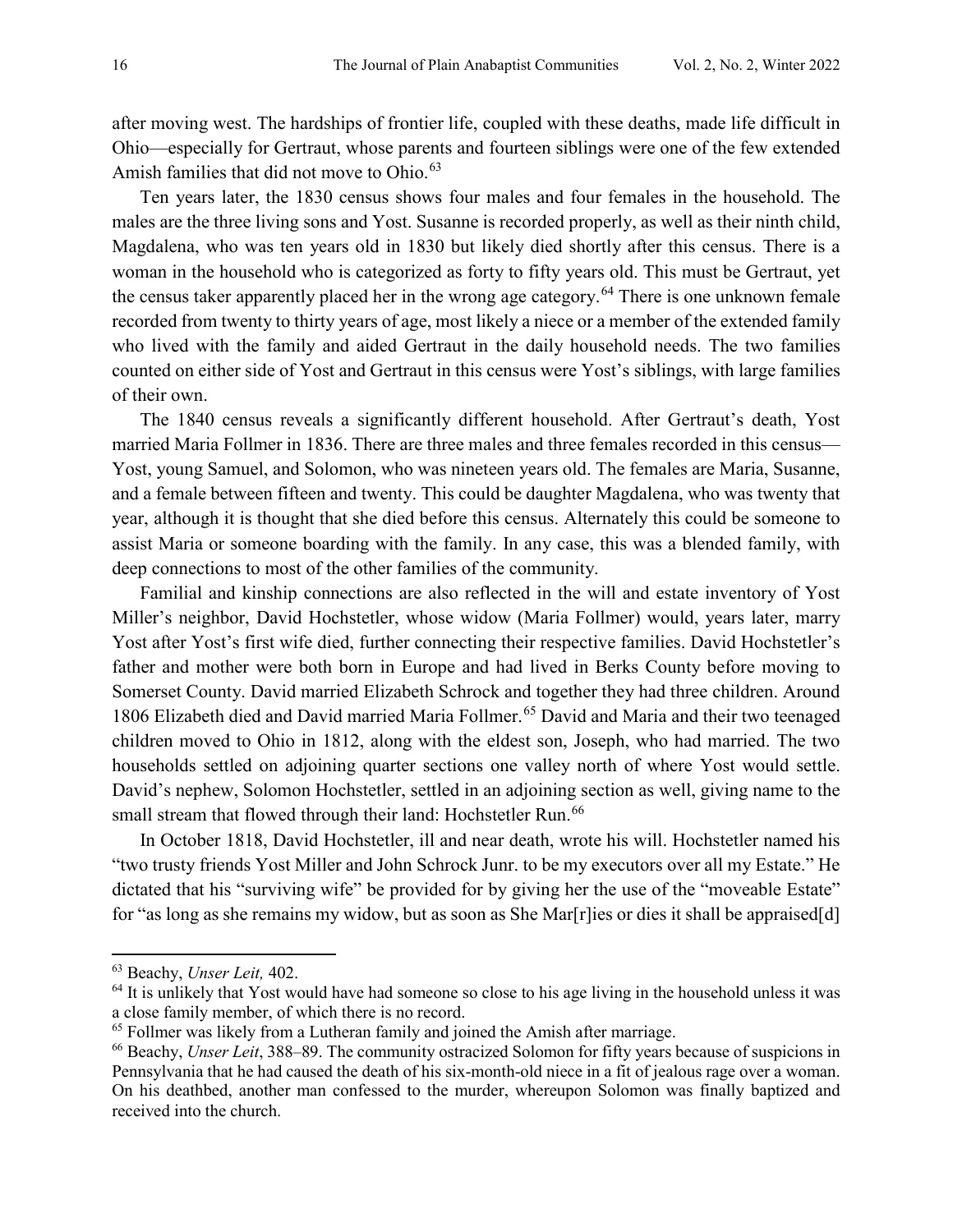by two disinterested men." The youngest son, David, was charged with taking care of his widowed stepmother by giving her "liberty to live on the premises as long as she remains my Widow," and that he must "mentain [maintain] her in decent manner in meat and trink [drink] and in all cases whatsoever." Further, she was to be given a cow and their "Cook and Kitchen furniture." David was then given the most expensive item in the moveable property, a wagon, for which he was to pay seventy dollars to settle any debt that the estate had incurred.<sup>[67](#page-16-0)</sup>

With the deep connections to the land, it seems unusual that the family land is not mentioned in the probate process. We know that son David took ownership of the land.<sup>[68](#page-16-1)</sup> The oldest son, Joseph, had made claim to his section when they had moved to Ohio. Elizabeth was not likely to inherit or own the land, since she was a woman. The land was to stay within the family, so the younger son moved into the family home and assumed the care of the land and the family. With the land went the obligation to provide and care for his stepmother and sister. This obligation to family and kin was as important a part of the inheritance as was the land or chattel.

On January 16, 1819, the three children of David Hochstetler met and divided the "moveable estate" that his widow did not need. Yost recorded each item, which sibling received the item, and the agreed-upon price that each would pay the estate. Drawknives, chisels, hammers, saws, even a mousetrap—for which David paid twenty-five cents—were among the items divided that day. The most expensive item was the windmill, which David bought for fifteen dollars. It stood over a hand-dug well and pumped water into a cistern for potable use. Reflective of the fact that David was taking over the family farm, he bought forty-five of the seventy-seven items that were sold; while Joseph, who was more established, only bought twenty-seven pieces. Elizabeth ended up with five items. She bought several small tools, a cow skin, a flour barrel, and a hog. Perhaps the hog was an investment in the future, since she married later that year.<sup>[69](#page-16-2)</sup>

What is absent in the inventory and will is mention of any intellectual material. There are no Bibles or books sold that day, nor are any such items mentioned in David's will. This is true of all the extent inventories for the early years of this community. It is not that they are absent in the community; rather, these items were treasured, and passed down from generation to generation with no mention in the probate records. They were too precious to be sold.

In addition to the familial connections that it affords, this inventory, because it is the earliest one that we have from this community, allows a glimpse into the life of the families who came to Ohio. Only ten years after the beginning of the community, and only seven short years after the Hochstetlers had moved to their new land, life had already changed.

Alongside Hochstetler's estate inventory is an undated document that pertains to this estate settlement. It is an itemized list in German of twelve items that Elizabeth received as dowry, in addition to the items divided in 1819. On the list are plates, two beds, sundry cookware, a new

<span id="page-16-0"></span><sup>&</sup>lt;sup>67</sup> "Will of David Hochstetler," Yost Miller Papers. The wagon was likely the Conestoga wagon that had carried the family west to the Ohio frontier. It was by far the most expensive farm item, or moveable estate item, in the early years.

<span id="page-16-1"></span><sup>68</sup> "Plat Map," Yost Miller Papers.

<span id="page-16-2"></span><sup>69</sup> "Inventory," box 1, file 33, Yost Miller Papers.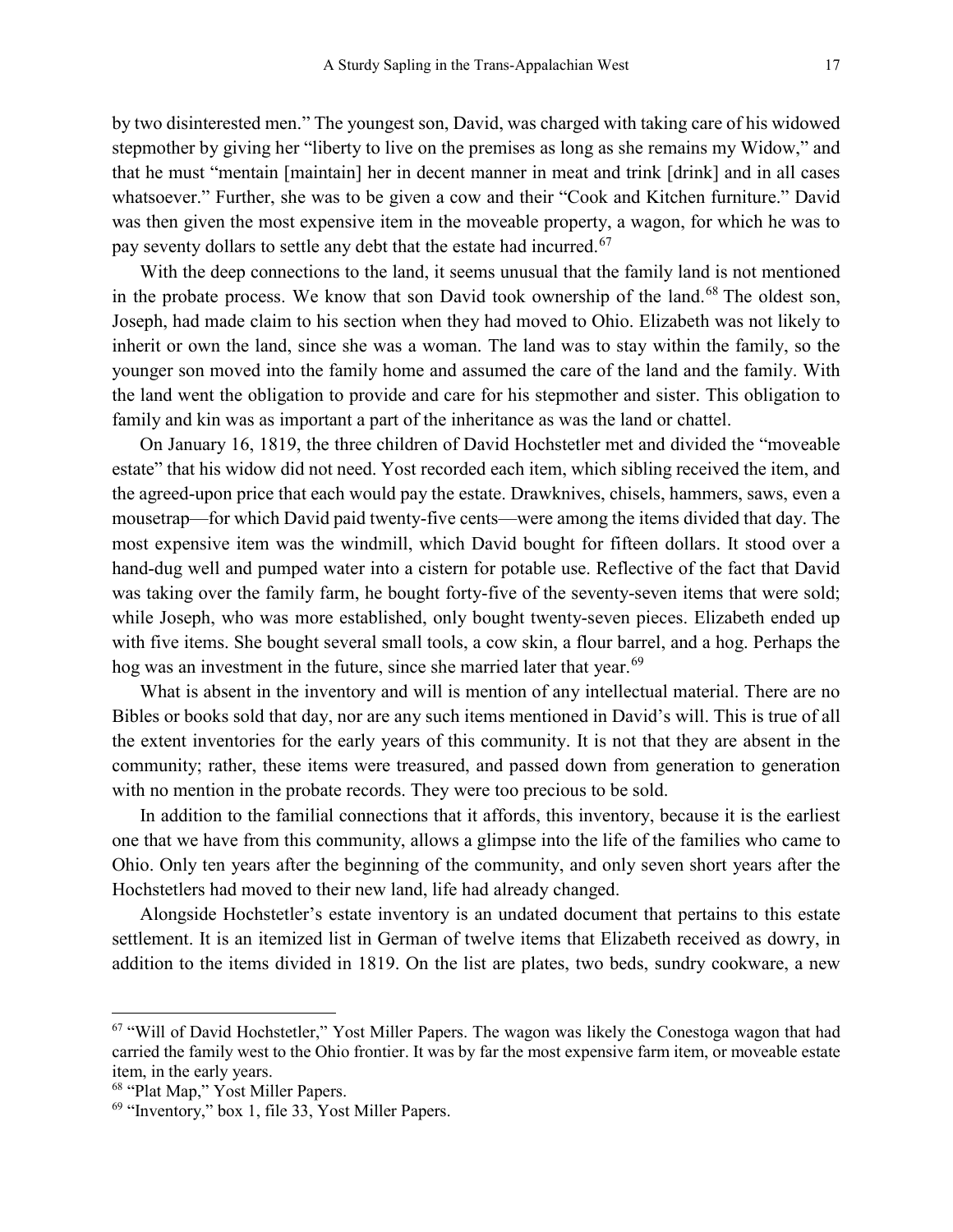chest, a corn hoe, and two cows. The new bed is assessed at sixteen dollars and the cows at twelve dollars apiece. <sup>[70](#page-17-0)</sup> The "new chest" was not given a monetary valuation, likely since it was homemade. Her father had many woodworking tools, a necessity on the frontier, which he used to build furniture like this chest for the family. In most instances, a daughter would have received her chest in her early teens to keep the items she was collecting for her marriage. The total valuation without the chest was \$43.08. This is a significant dowry, equivalent to a half section of land at the time the family moved to the frontier. These things, along with her hog and other items, are what Elizabeth took into her marriage.

Who wrote this dowry list? It is not in the hand of Yost Miller.<sup>[71](#page-17-1)</sup> Before the items are noted, the scribe says, "Elizabeth Hochstetler daughter of David Hochstetler received the following items as a part of her leaving home."[72](#page-17-2) It is not likely that David wrote the list, since he did not write the will itself, and it appears after his death. The handwriting does not match that of the younger David, who signed his father's will as a witness. Most likely Maria or Elizabeth wrote this document, and if so, makes it the only extent document from these early years written by a woman. Another woman who had a signatory role, Elizabeth Troyer, in 1836, was unique in that she did not use the typical "x" for her mark but rather used an "E," indicating that she knew how to write, at least on a rudimentary level.<sup>[73](#page-17-3)</sup>

Maria Follmer Hochstetler remarried in 1823 to Daniel Frey. Together they had one son, the above-mentioned Samuel, born in 1827, when Maria was forty-three years old. Frey, who emigrated from Germany in 1819, was twenty years Maria's senior. He had five children from his first marriage, all born in Germany. One daughter remained in Germany and only one of his children moved to Holmes County, Ohio, with him. Sometime after 1830, Daniel Frey died, and Maria was once again a widow.<sup>[74](#page-17-4)</sup> In 1836, she married Yost Miller and spent the last ten years of her life living in the Walnut Creek Valley. When one maps out her first- and second-level relationships through her three marriages, she had connections to nearly everyone in the community. She had one biological child, and, if one counts Yost's eleven children, nineteen stepchildren. She had eight biological grandchildren from her son, Samuel, and seventy-nine stepgrandchildren in the Holmes County community at the time of her death in 1846.[75](#page-17-5)

<span id="page-17-0"></span><sup>70</sup> "Elizabeth Hochstetler," box 2, file 69, Yost Miller Papers.

<span id="page-17-1"></span> $71$  Having spent hundreds of hours reading and copying Yost's handwriting, I am comfortable in asserting that the document was not written by Yost Miller. It is likely that Jacob Stutzman, who witnessed the will, was the scrivener for Hochstetler.

<span id="page-17-2"></span><sup>72</sup> "Elizabeth Hochstetler," box 2, file 69, Yost Miller Papers. Translation by author.

<span id="page-17-3"></span><sup>73</sup> "John Blank," box 1, file 54, Yost Miller Papers.

<span id="page-17-4"></span><sup>74</sup> Frey, *Samuel D. Frey Family History*, 4–5. Another of Frey's children moved to the community after Samuel's death.

<span id="page-17-5"></span><sup>75</sup> Gingerich and Kreider, *Amish and Amish Mennonite Genealogies*. I did not count Frey's children who had not moved to this area.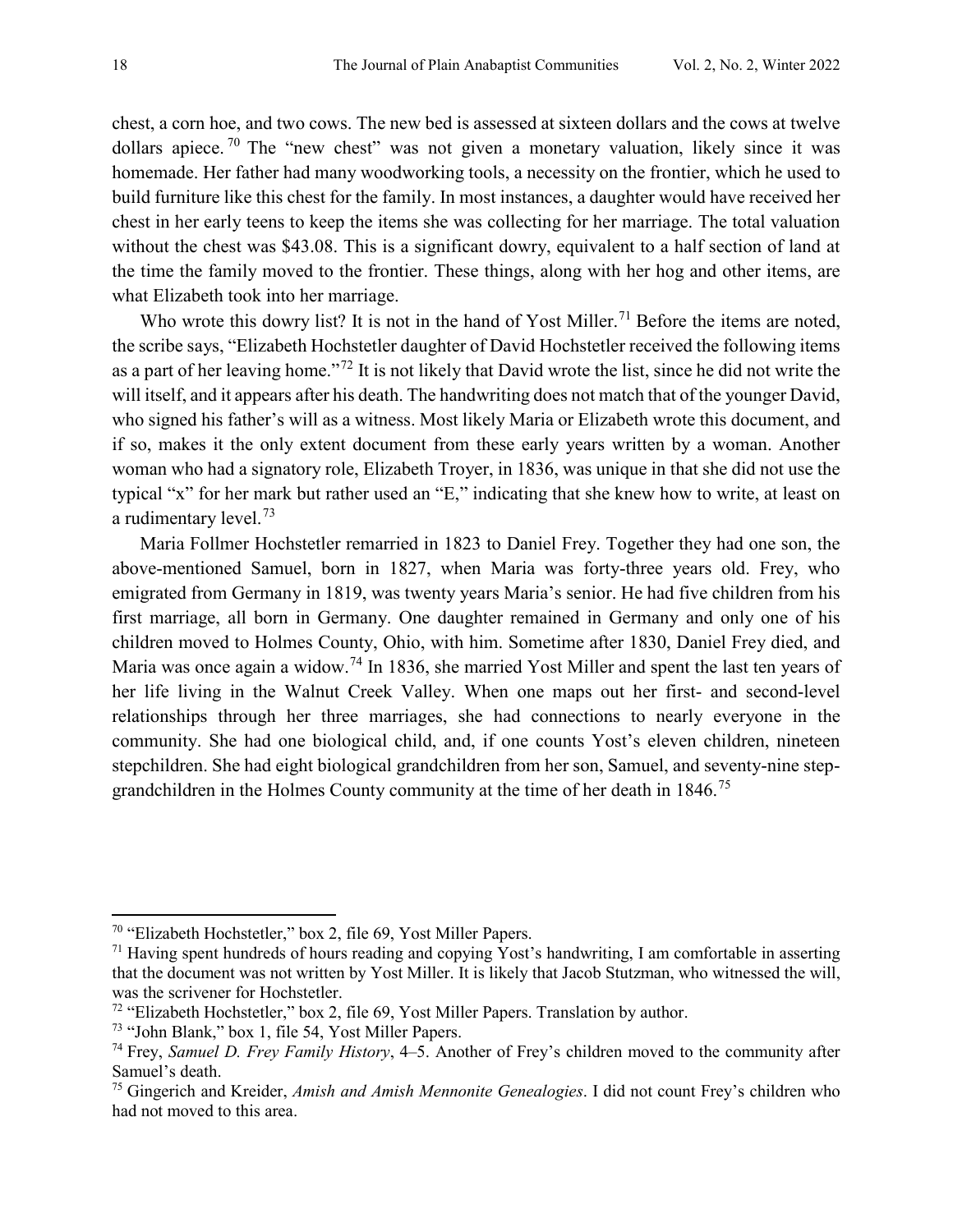#### **The Future of the Community**

By 1840, thirty-one years after the Millers and Stutzman arrived, the Amish community radiated outward from the Walnut Creek in all directions for at least ten miles, and there was no more unclaimed land within the confines of the community. One hundred forty patent deeds had been issued by the United States to Amish landholders in this community, including some that were personally signed by Presidents Madison and Monroe.<sup>[76](#page-18-0)</sup> By this time, there were about 250 Amish households in the area roughly bounded by the county line to the north, the Sugar Creek to the east, Martins Creek to the west, and a Dunker (German Baptist Brethren) community to the south. Within these boundaries much remained the same as family, community, and the ecological space shaped daily life, even as the era of settlement ended. Yet their identity had subtly shifted as these factors combined to create a landscape that was tightly connected to the family farms and the deep bonds of kinship and familial connections extended across the community.

In Walnut Creek Township's one hundred sections, the 1840 census counted 120 households, about seventy of which were Amish. On many of these sections, there were already two generations living and working together. More substantial houses and farm buildings took the place of cabins as families prospered and grew. Nearly all the families were connected in some familial or kinship links to others within the community. There were many non-Amish families among them, but the Amish had rooted deeply in these valleys and hills. Of the ninety familial networks that had migrated to this settlement by 1840, seventy had come from Somerset County. Most of the remaining households had moved from other areas of Pennsylvania and Ontario, and a few had emigrated directly from Germany.<sup>[77](#page-18-1)</sup>

One of those from Germany was Peter Brenneman, who, with his wife, had seven children ages fourteen to twenty-five when they arrived in 1836. They settled about a half-mile west of Yost's blacksmith shop and home. Within the first four years of their arrival, three of their children married within this community.<sup>[78](#page-18-2)</sup> The family was embracing the new community. The 1840 census records eight people in the Brenneman household: two females and six males. Six of the eight, the men, were all employed in "agriculture."<sup>[79](#page-18-3)</sup> This was the first census that recorded the number of adults in the household who could read or write. In the Brenneman household, all could read and write, something that was not true of the majority of the households in the community. Brenneman is representative of someone who engaged the community from a different perspective, yet quickly became an integral part of it. He had likely been Amish, or at least of some Anabaptist persuasion, in Germany. It does not appear that there was any resistance to his participation and by all appearances, the Brennemans were an accepted part of the community.

<span id="page-18-0"></span><sup>76</sup> In May 2009, at the bicentennial celebration of the arrival of the first Amish in Holmes County, the Amish & Mennonite Heritage Center hosted an "Amish Pioneer Homestead Tour." In preparation for the event, the author identified and visited most of the early settlers' original home sites. In several cases, families had preserved these deeds and were willing to show them.

<span id="page-18-1"></span><sup>77</sup> Beachy, *Unser Leit*, 433.

<span id="page-18-2"></span><sup>78</sup> Gingerich and Kreider, *Amish and Amish Mennonite Genealogies*, 53. The eldest daughter, Maria, married Yost's nephew, and a son married Yost's cousin.

<span id="page-18-3"></span> $79$  1840 Census. (For this work, I have used ancestry.com as the primary means to access the census.)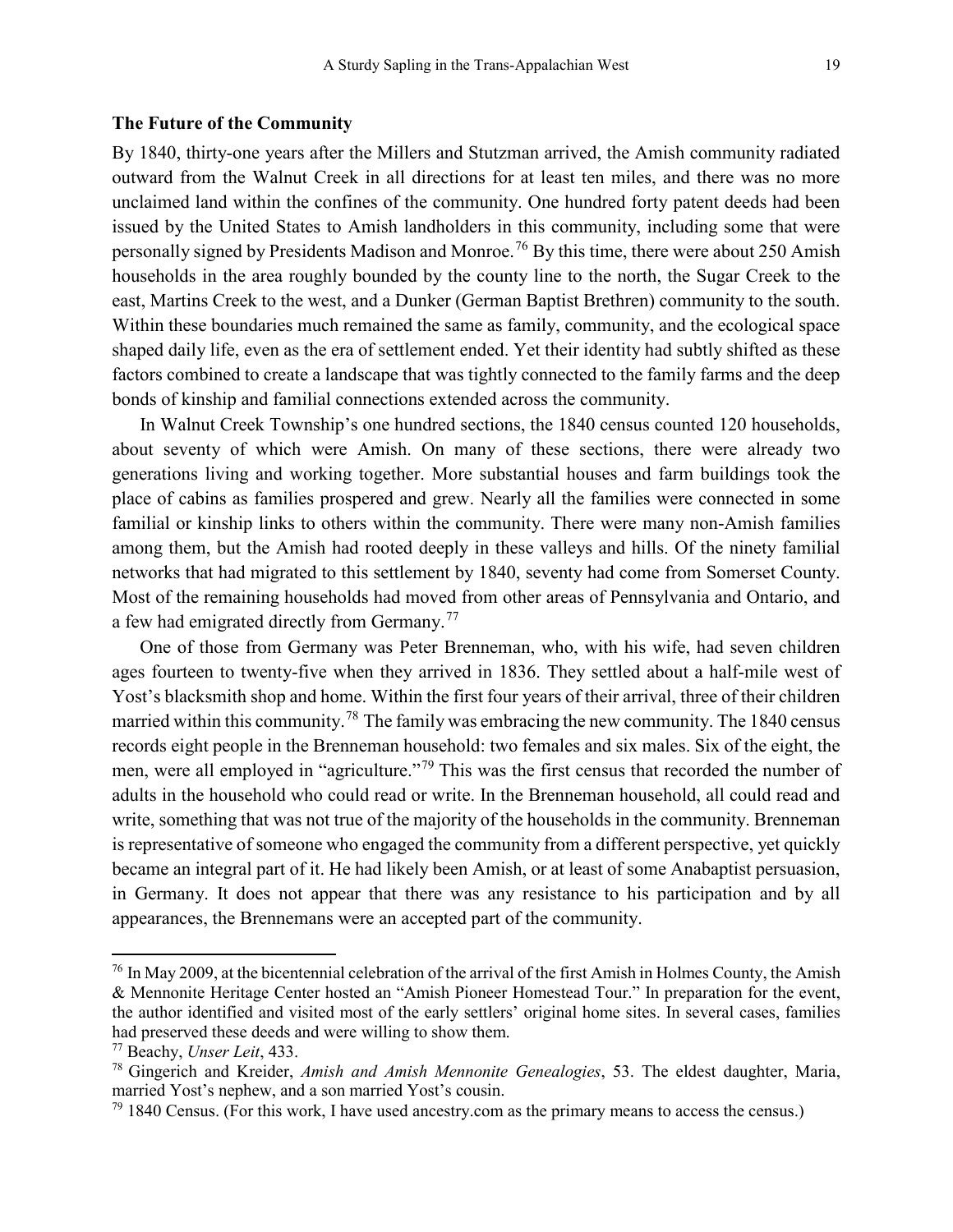When Brenneman died in 1844, Yost Miller was instrumental in assessing his estate. This inventory of moveable chattels is quite complete and appears to include the entire farmstead, including the animals. It is easy to follow the assessors to the various buildings on the farm, beginning in the shop or shed area where they assess tools and some basic farm items. Here one finds the tools and detritus that made the farm run. "1 lot of old horseshoes," a "shoe iron," several "garden hoes," and other various tools are found here. Next, they move to the barn, where there were harnesses and a "plough," along with eleven pigs, nine sheep, three head of cattle, an "old horse," and a "two year old colt." They also included "a piece of wheat [and oats] in the field," crops that had been planted but not harvested. Next, they moved into the house, where they found an "old cupboard," a "copper coffee pot," a "small kegg with whiskey," and a "tub with lard." Brenneman also had a "sausage machine" and a "meat chop[p]er," indicating that he may have brought German sausage-making expertise to the community.<sup>[80](#page-19-0)</sup>

It is evident that this family was able to establish a rather robust farm and household, considering the inventory of goods accumulated in the ten years since their move. Since the family was older and brought more means to the community, perhaps they were able to engage and grow more quickly. Brenneman represents the end of migration into the community from other areas. While there would be some families and individuals who would move from Pennsylvania during the next few years, the land was all claimed and, by 1845, the physical and familial boundaries were solidifying. Of the seven children, only two would remain in this community. The five who did not stay moved farther west and helped establish new Amish communities in Iowa.<sup>[81](#page-19-1)</sup> In this way, this second generation of Amish-Americans would forge another link in this chain of migration that linked two continents and two worlds. Only the oldest son, John, who was listed as "insane" in the 1850 census, remained in the community; otherwise, the Brenneman name "moved" farther west.<sup>[82](#page-19-2)</sup>

The Amish conveyed land and chattels from generation to generation in a way that perpetuated life together in a larger kinship circle. This is revealed in the relationship and agreement between Yost and Benjamin.<sup>[83](#page-19-3)</sup> Yost and Maria gave over farm operations to Yost's son Benjamin at a time when they wanted to "slow down," or perhaps were no longer physically capable of doing the farm work themselves. When this happened in April 1841, Yost was sixty-five years of age. There is no indication that he was in ill health or in any way incapacitated. This transaction allowed for a continuation of the landscape in as seamless a way as possible.

The conveyance of the family farm of 264 acres, in two tracts, was laid out in the following language:

<span id="page-19-0"></span><sup>80</sup> "Estate of Peter Brenneman," box 2, file 14, Yost Miller Papers.

<span id="page-19-1"></span><sup>81</sup> Gingerich and Kreider, *Amish and Amish Mennonite Genealogies*, 49.

<span id="page-19-2"></span><sup>&</sup>lt;sup>82</sup> In an 1856 census of handicapped people in Holmes County, John is listed as being "insane 20 years cause unknown." This coincides with the family's emigration and ocean voyage. John was left in the care of his sister Maria who married Yost's nephew Solomon I. Miller. Leroy Beachy recalls his grandfather speaking of his memories of John chained in the basement of the Miller home. John died in the early 1890s. For more, see Beachy, *Unser Leit*, 427.

<span id="page-19-3"></span><sup>&</sup>lt;sup>83</sup> "Agreement between Yost Miller and Benjamin J. Miller," box 2, file 3, Yost Miller Papers.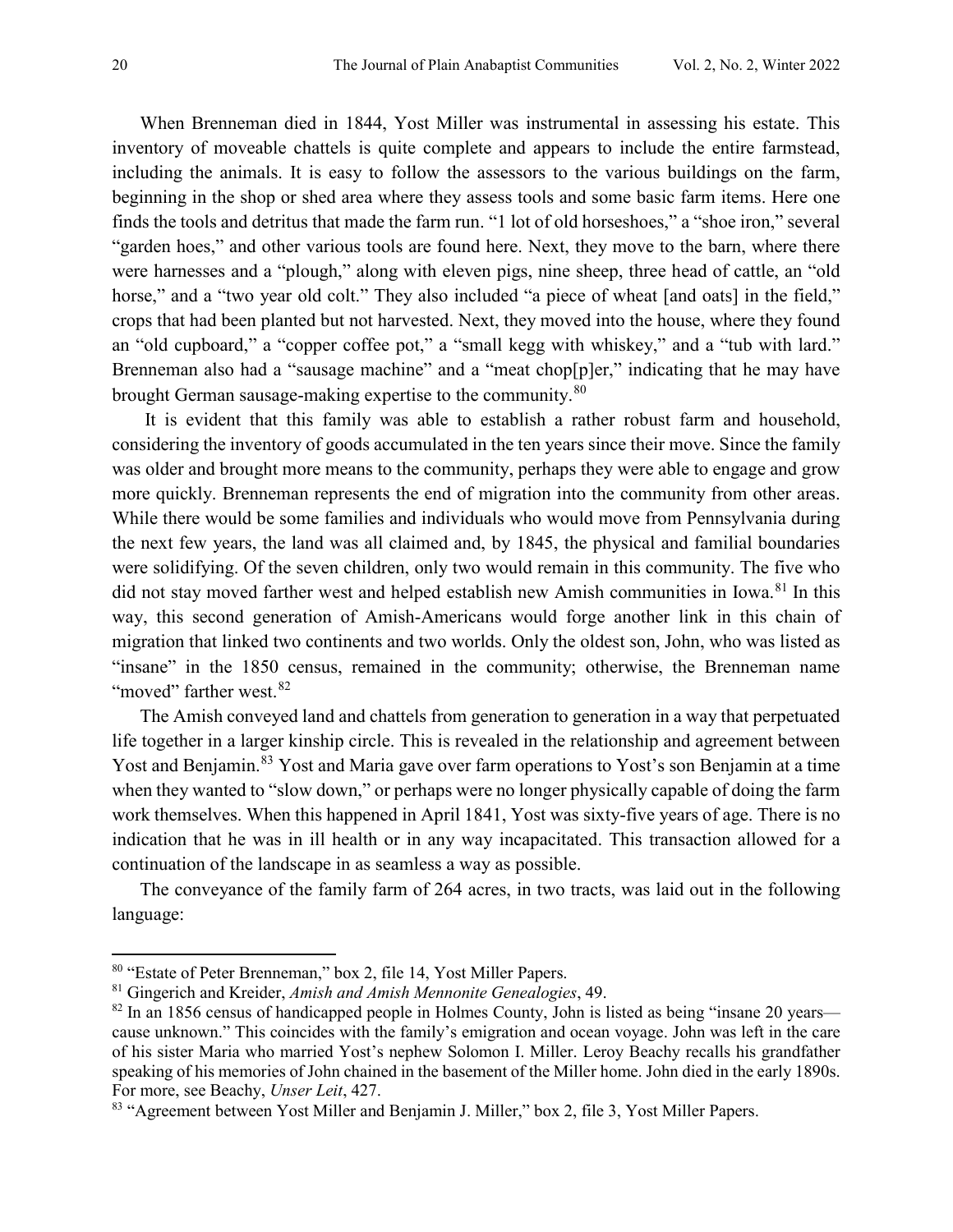the said Yost Miller doth and by these presents do sell two Certain Tracts of Land to said B. j. Miller the one being the Northeast quarter of section sixteen Township nine and of Range four, the other is part of the northwest quarter of section aforesaid containing one hundred and four Acres be the same more or less situate in Walnutcreek Township aforesaid, for which said B. J. Miller is to allow twelve hundred dollars beside the reserves for said Yost Miller and Mary his wife during their natural life as mentioned hereafter

A payment was due every year. With the sale went the right of Yost and Maria to continue to live on, and be provided for, by the land:

further doth said Yost Miller reserve the little house he lives in at present for his and his wifes resident during their lifetime or as long as may be convenient for them to live separate, further is said B. J. Miller to keep and support them in health and sickness in every aspect whatever in a decent Christian like manner

This was advantageous for both the parents and the child. The right to the farm was not necessarily the endowment of the eldest son, as is true in many other cultures; rather, it seems to have been guided by what was mutually beneficial for the entire family. Along with the freedom to live in the "little house," he also asked for "cellar rights," which indicates that there were at least two dwellings already added to the farm.

Yost specified a long list of provisions for the duration of his and Mary's "natural life," including meat, eggs, flour, wool, firewood, milk, and butter, and, of course, the two gallons of whiskey and "the eight pounds of good washed wool." With the elders knowing that they would be provisioned and cared for, they could offer the land at a lower price. This gave the succeeding generations a better start in farming. The preservation of agreements like this reveals a great deal about the self-sufficiency of these family farms. Here they were able to produce much of what was necessary for life on the frontier. If Benjamin were to "be called of[f] to death" before Yost, Yost would then be responsible to "rent out the place or farm it himself for the support of said B. J. Miller's family."[84](#page-20-0) The farm would be kept in the family: it was the deepest connection in the landscape for the family.

Yost also wanted to make sure that his fourth child, daughter Susanna, who suffered from dwarfism and remained single all her life, was cared for:

further is said B. J. Miller to keep and support them in health and sickness in every aspect whatever in a decent Christian like manner, and is further to give Susanna Daughter of said Yost Miller liberty to keep her home on the said premises as long as she choses to have it.<sup>[85](#page-20-1)</sup>

<span id="page-20-0"></span><sup>&</sup>lt;sup>84</sup> "Agreement between Yost Miller and Benjamin J. Miller," box 2, file 3, Yost Miller Papers.

<span id="page-20-1"></span><sup>&</sup>lt;sup>85</sup> "Agreement between Yost Miller and Benjamin J. Miller," box 2, file 3, Yost Miller Papers.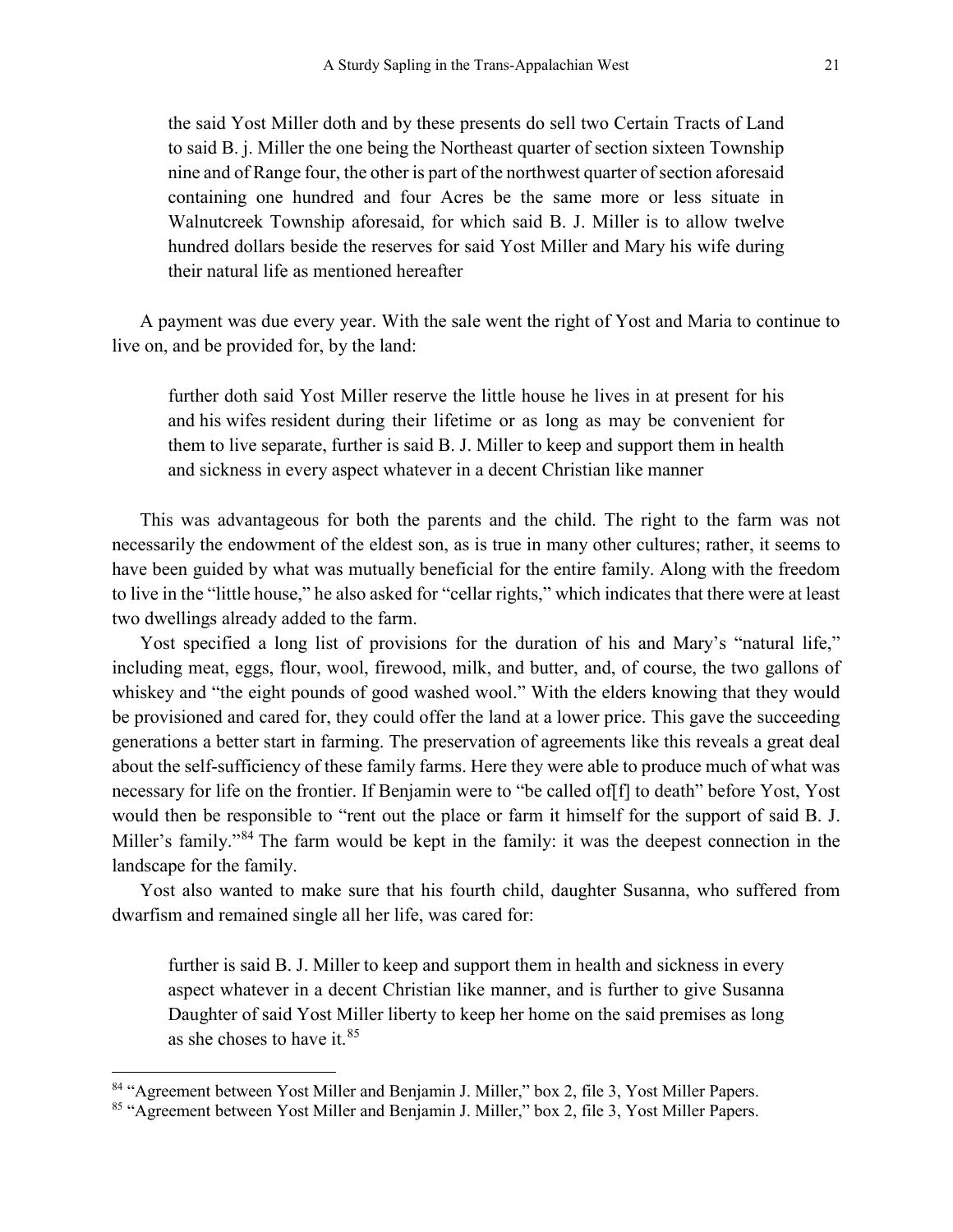Susanna outlived her brother Benjamin and after his death was cared for by Benjamin's son Adam until her death in 1884, seven years after her brother.<sup>[86](#page-21-0)</sup> Familial care extended through this community. If there were widows or single women unable to provide for themselves, they lived within an extended family structure, as did Susanna. These extended familial connections were crucial in the network of interactions since they provided the network of support for the members of the community.

Elias, Yost's oldest living son, who was three years older than Benjamin, would have been the natural choice as heir to Yost's position and the farm. Yet there is very little mention of him in Yost's papers, except for a small note in the undated section of the material. The note is either a receipt or a charge account for items Elias purchased from a local store.<sup>[87](#page-21-1)</sup> The only other record of Elias is his grave alongside his wife, Barbara, which gives some indication of this enigmatic son of Yost: Elias and Barbara were buried together, not in a family graveyard, but rather in two lonely graves alone on a hillside outside the fence of a family cemetery.<sup>[88](#page-21-2)</sup> Elias was estranged from the Amish church due to alcoholism.[89](#page-21-3)

Yost Miller died on Tuesday, May 12, 1846, at seventy years of age. A receipt dated October 1845, when Yost bought a three-year subscription for three dollars, suggests that he was still active and had no expectations of death.<sup>[90](#page-21-4)</sup> Perhaps it was a periodical or an almanac that many of the Amish would have consulted, or simply the local newspaper, like his subscription to the "German Paper." That he was also still actively involved in estate settlements is evidenced by the last mention of him, an acknowledgement by one Jacob Glick that he had:

recd. Of Benj. J. Miller Agent of the estate of Yost Miller died the sum thirty nine dollars and thirty seven cents being the full amount of my wifes share out of the moveable property of the estate of Albright Gindlesperger of Tuscarawas County died. I therefore aquit and ever discharge the said Benj. J Miller of said share.<sup>[91](#page-21-5)</sup>

Evidently Yost was holding money in escrow for the estate of Glick's father-in-law and Benjamin finished the work in the same fashion that Yost had finished the estate of his grandfather after his father's death, ensuring that the next generation would continue along the same boundaries as the previous generation had.

That the land was not transferred in the probate process shows that familial transactions were in place that made providing and caring for extended family a part of the inheritance. This silence shows that the strong threads of deep familial and kinship connections, and the spatial dimensions

<span id="page-21-0"></span><sup>86</sup> Beachy, *Cemetery Directory*, 65.

<span id="page-21-1"></span><sup>87</sup> "Elias Miller," box 2, file 70, Yost Miller Papers. Elias is also mentioned in "Contract of William Gerber," box 1, file 57, Yost Miller Papers, where he appears as a signatory.

<span id="page-21-2"></span><sup>88</sup> Beachy, *Cemetery Directory*, 83.

<span id="page-21-3"></span><sup>&</sup>lt;sup>89</sup> All the family histories and the legends speak to this condition, as did Leroy Beachy in a personal interview. I was initially skeptical, but it does seem that the pieces fit this interpretation.

<span id="page-21-4"></span><sup>&</sup>lt;sup>90</sup> "Subscription," box 2, file 18, Yost Miller Papers.

<span id="page-21-5"></span><sup>&</sup>lt;sup>91</sup> "Jacob Glick," box 2, file 20, Yost Miller Papers.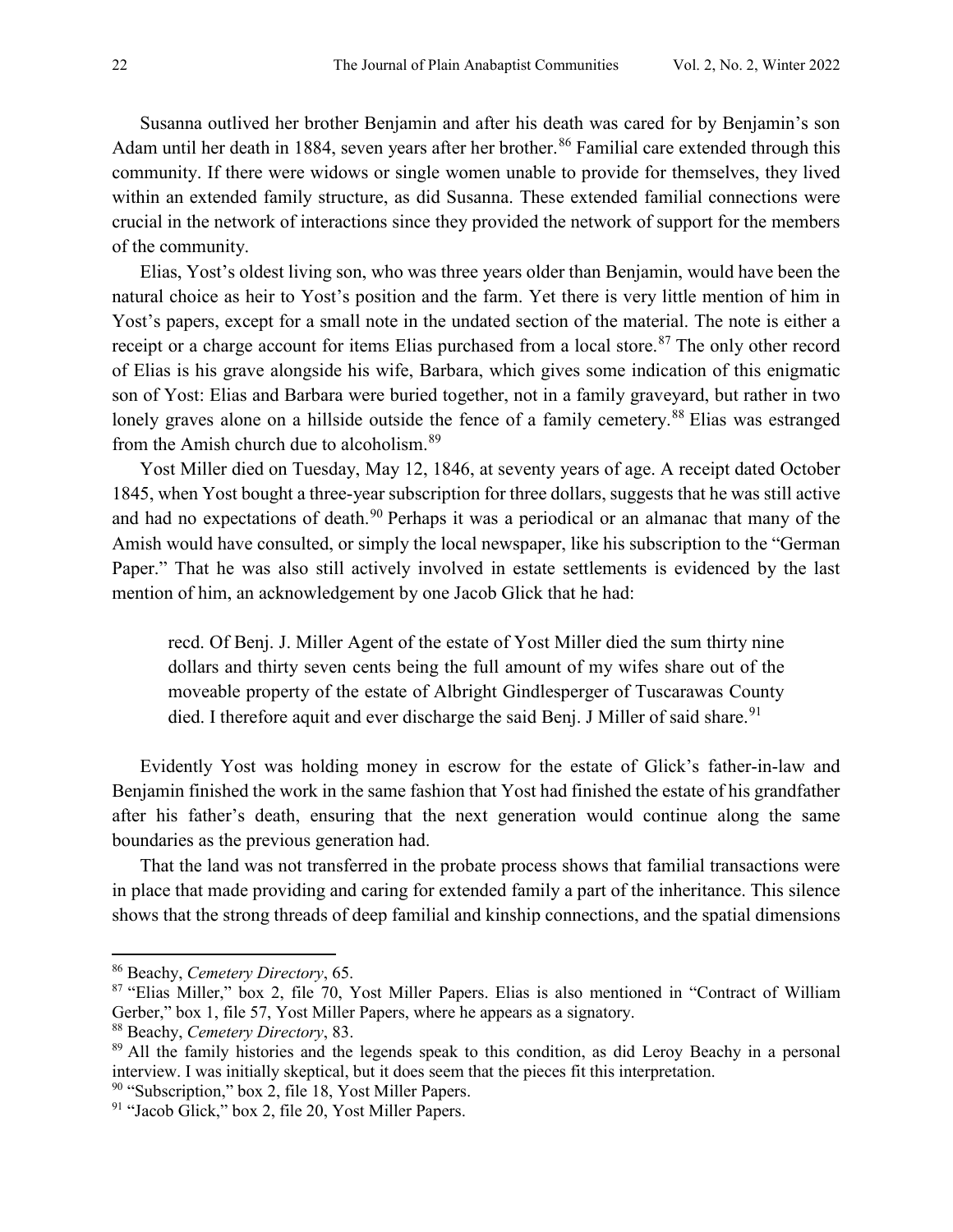of the family farm, were the framework and fabric of community. Family connections were the central tenet in the way that these agreements worked.

## **Conclusion: Sturdy Saplings**

As Jacob Miller Jr. watched the small apple sapling flourish and grow, he had reason to believe that the community would be much like that tree. They had planned for that to happen. That the tree would yield "no less than fifty bushels on it" nearly one hundred years later was not as fore seeable, but that yield was representative of the Amish community that developed.<sup>[92](#page-22-0)</sup> Over two hundred years after the first Amish moved to the hills and valleys along the Sugar and Walnut Creeks, their descendants still live here. While much has changed, much remains the same. On the hill that rises above the spot where Yost Miller settled, at what has become the center of this settlement, is an orchard of apple trees. The life cycle of these trees, and the past they reflect in the seeds of the fruit, are emblematic of the journey taken by the first Amish settlers of the valley and hills that surround Sugar Creek and Walnut Creek. This settlement is as deeply rooted as the trees, which originated long in the past. Today there are approximately 38,000 Amish living within fifty miles of where Miller planted his apple tree. One-seventh of all the Amish in the world call the Holmes County area home.<sup>[93](#page-22-1)</sup>

# **Bibliography**

- Beachy, Leroy. *Cemetery Directory of the Amish Community in Eastern Holmes and Adjoining Counties in Ohio*. Berlin, OH: printed by the author, 1975.
	- \_\_\_\_\_\_\_\_\_\_\_\_. *Unser Leit: The Story of the Amish*. 2 vols. Millersburg, OH: Goodly Heritage Books, 2011.
- Berry, Ellen Thomas, and David A. Berry, comps. *Early Ohio Settlers: Purchasers of Land in East and East Central Ohio, 1800–1840.* Baltimore: Genealogical Publishing Co., 2004.
- Cayton, Andrew R. L., and Stuart D. Hobbs, eds. *The Center of a Great Empire: The Ohio Country in the Early Republic*. Athens, OH: Ohio University Press, 2005.
- Cross, Harold E. *Ohio Amish Genealogy: Holmes County and Vicinity.* Baltimore: Johns Hopkins University School of Medicine, 1967.
- Dwight, Margaret Van Horn. *A Journey to Ohio in 1810.* New Haven, CT: Yale University Press, 1920.
- Faragher, John Mack. *Sugar Creek: Life on the Illinois Prairie.* New Haven, CT: Yale University Press, 1986.
- Fogleman, Aaron Spencer. *Hopeful Journeys: German Immigration, Settlement, and Political Culture in Colonial America, 1717–1775.* Philadelphia: University of Pennsylvania Press, 1996. [https://doi.org/10.9783/9780812291674.](https://doi.org/10.9783/9780812291674)

<span id="page-22-0"></span> $\overline{\phantom{a}}$ <sup>92</sup> "Sugar Creek," *The Budget*, November 19, 1896, p. 1; digital copy available at the Ohio Amish Library, Berlin, Ohio.

<span id="page-22-1"></span><sup>93</sup> Hurst and McConnell, *An Amish Paradox*.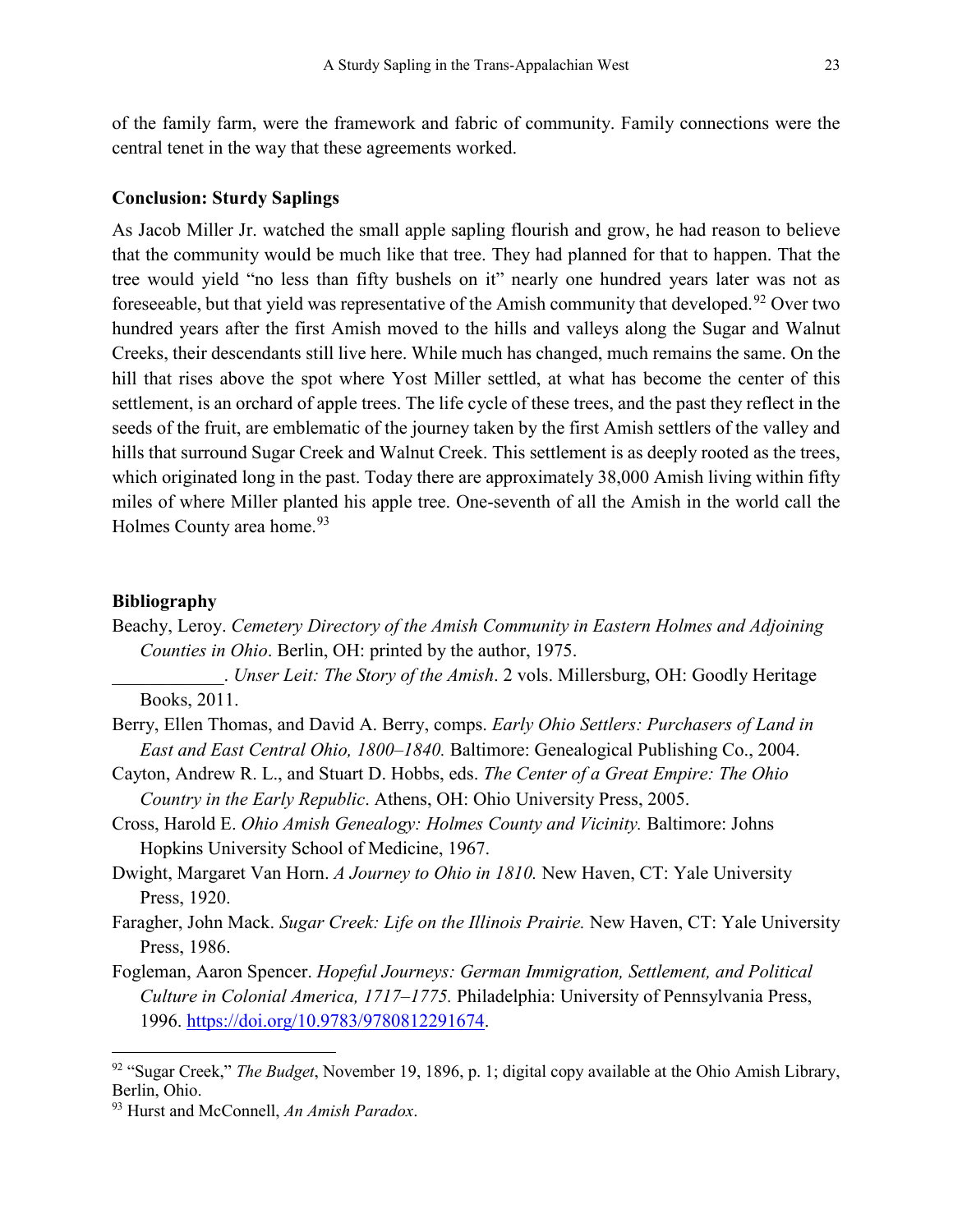Frey, Regina. *Samuel D. Frey Family History, 1827–2008.* Walnut Creek, OH: 2009.

- Gingerich, Hugh F., and Rachel W. Kreider. *Amish and Amish Mennonite Genealogies.*  Gordonville, PA: Pequea Bruderschaft Library, 2007.
- Gjerde, Jon. *The Minds of the West: Ethnocultural Evolution in the Rural Middle West, 1830– 1917.* Chapel Hill: University of North Carolina Press, 1997.
- *The History of Tuscarawas County, Ohio.* Chicago: Warner, Beers & Co., 1884.
- Holmes County Historical Society. *Holmes County Historical Sketches: Ohio Bicentennial Edition, 1803–2003*. Walnut Creek, OH: Carlisle Press, 2002.
- Horner, Joe. "Jacob Miller: From Berks County to Somerset County." *The Historian*: *The Quarterly Newsletter of the Casselman River Area Amish and Mennonite Historians* 13, no. 2 (April 2001): 1–4.
- Hostetler, John. *Amish Society*. 4th ed. Baltimore: Johns Hopkins University Press, 1993.

Hurst, Charles E., and David L. McConnell. *An Amish Paradox: Diversity and Change in the World's Largest Amish Community.* Baltimore: Johns Hopkins University Press, 2010.

Johnson, Hildegard Binder. *Order Upon the Land: The U.S. Rectangular Land Survey and the Upper Mississippi Country*. New York: Oxford University Press, 1976.

- *Journals of the Continental Congress, 1785.* 28: 1–489. [http://memory.loc.gov/cgi-bin/ampage.](http://memory.loc.gov/cgi-bin/ampage)
- Linklater, Andro. *Measuring America: How the United States was Shaped by the Greatest Land Sale in History*. New York: Plume, 2003.
- \_\_\_\_\_\_\_\_\_\_\_\_\_\_. *Owning the Earth: The Transforming History of Land Ownership*. New York: Bloomsbury, 2013.
- Miller, Adam. *Hostetler, or the Mennonite Boy Converted: A True Narrative, by a Methodist Preacher*. New York: Carleton & Porter, 1848.
- Miller, David I. "Jacob Miller (1754–1835): The Move to and Life in Tuscarawas County, Ohio." *The Historian*: *The Quarterly Newsletter of the Casselman River Area Amish and Mennonite Historians* 12, no. 4 (Oct. 2000), 1–8.
- Miller, Gordon W. "John 'Hannes' and Magdalena Miller, Our First Positively Known Miller Family in America." *Mennonite Family History* 33, no. 1 (Jan. 2014): 31–38.
- Miller, J. Virgil. *Anniversary History of the Family of John "Hannes" Miller, Sr. (ca 1730- 1798)*. Morgantown PA: Masthof Press, 1998.

\_\_\_\_\_\_\_\_\_\_\_\_. *Both Sides of the Ocean: Amish-Mennonites from Switzerland to America.* Morgantown, PA: Masthof Press, 2002.

\_\_\_\_\_\_\_\_\_\_\_\_. "The Mennonite Boy Converted." *The Historian: The Quarterly Newsletter of the Casselman River Area Amish and Mennonite Historians* 20, no. 1 (Jan. 2008): 7–8.

- Sagendorph, Robb. America and Her Almanacs: Wit, Wisdom, and Weather, 1639-1970. Boston: Little, Brown and Co., 1970.
- Scott, James C. *Seeing Like a State: How Certain Schemes to Improve the Human Condition Have Failed.* New Haven, CT: Yale University Press, 1998.